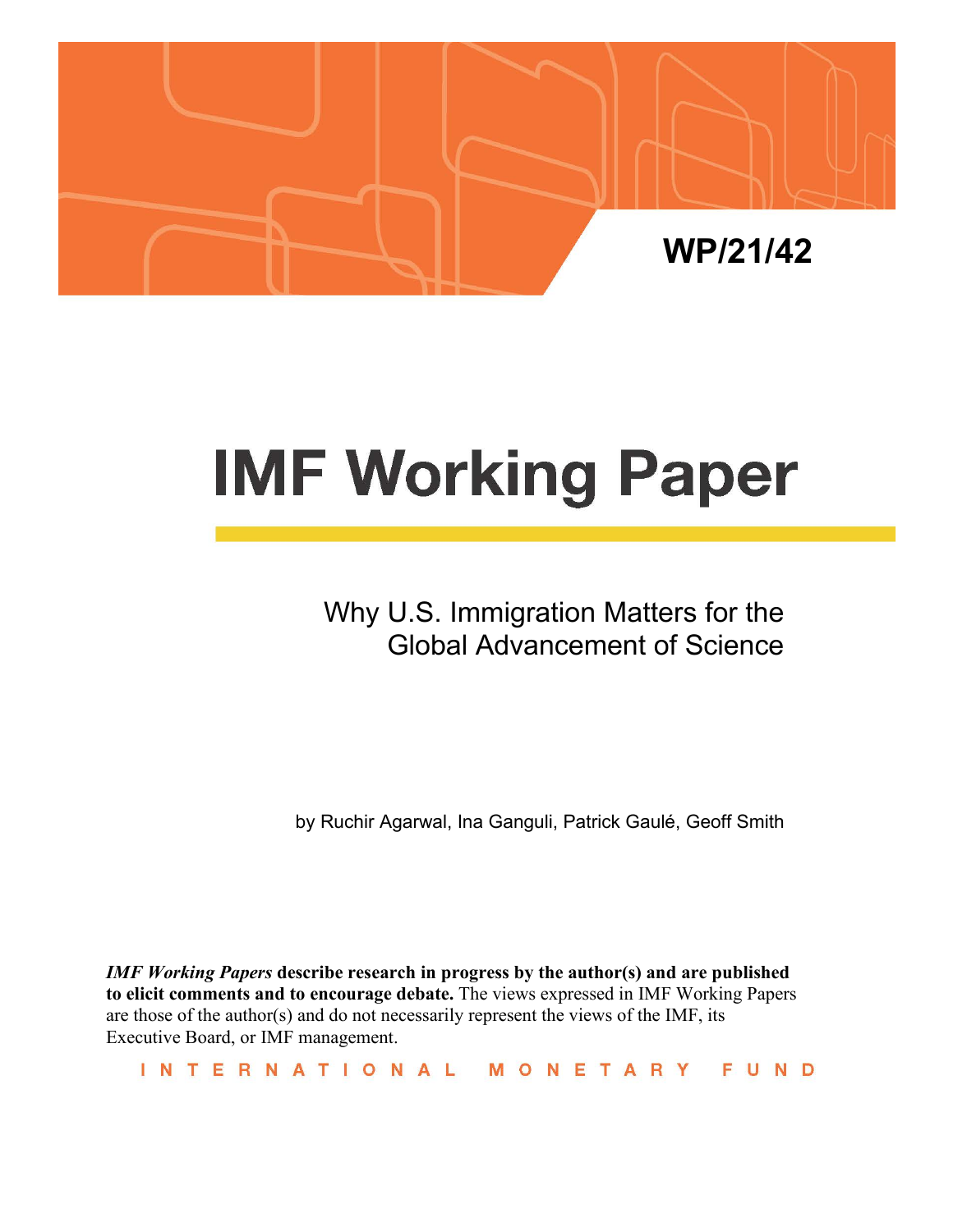© 2021 International Monetary Fund WP/21/42

#### **IMF Working Paper**

#### Asia and Pacific Department

#### **Why U.S. Immigration Matters for the Global Advancement of Science**

#### **Prepared by Ruchir Agarwal, Ina Ganguli, Patrick Gaulé, and Geoff Smith**

Authorized for distribution by Alfred Schipke

February 2021

*IMF Working Papers* **describe research in progress by the author(s) and are published to elicit comments and to encourage debate.** The views expressed in IMF Working Papers are those of the author(s) and do not necessarily represent the views of the IMF, its Executive Board, or IMF management.

#### **Abstract**

This paper studies the impact of U.S. immigration barriers on global knowledge production. We present four key findings. First, among Nobel Prize winners and Fields Medalists, migrants to the U.S. play a central role in the global knowledge network—representing 20-33% of the frontier knowledge producers. Second, using novel survey data and hand-curated life-histories of International Math Olympiad (IMO) medalists, we show that migrants to the U.S. are up to six times more productive than migrants to other countries—even after accounting for talent during one's teenage years. Third, financing costs are a key factor preventing foreign talent from migrating abroad to pursue their dream careers, particularly for talent from developing countries. Fourth, certain 'push' incentives that reduce immigration barriers—by addressing financing constraints for top foreign talent—could increase the global scientific output of future cohorts by 42 percent. We concludeby discussing policy options for the U.S. and the global scientific community.

JEL Classification Numbers: O33, O38, F22, J61

Keywords: Immigration, Science, Talent, Universities

Author's E-Mail Address: [RAgarwal@imf.org](mailto:RAgarwal@imf.org)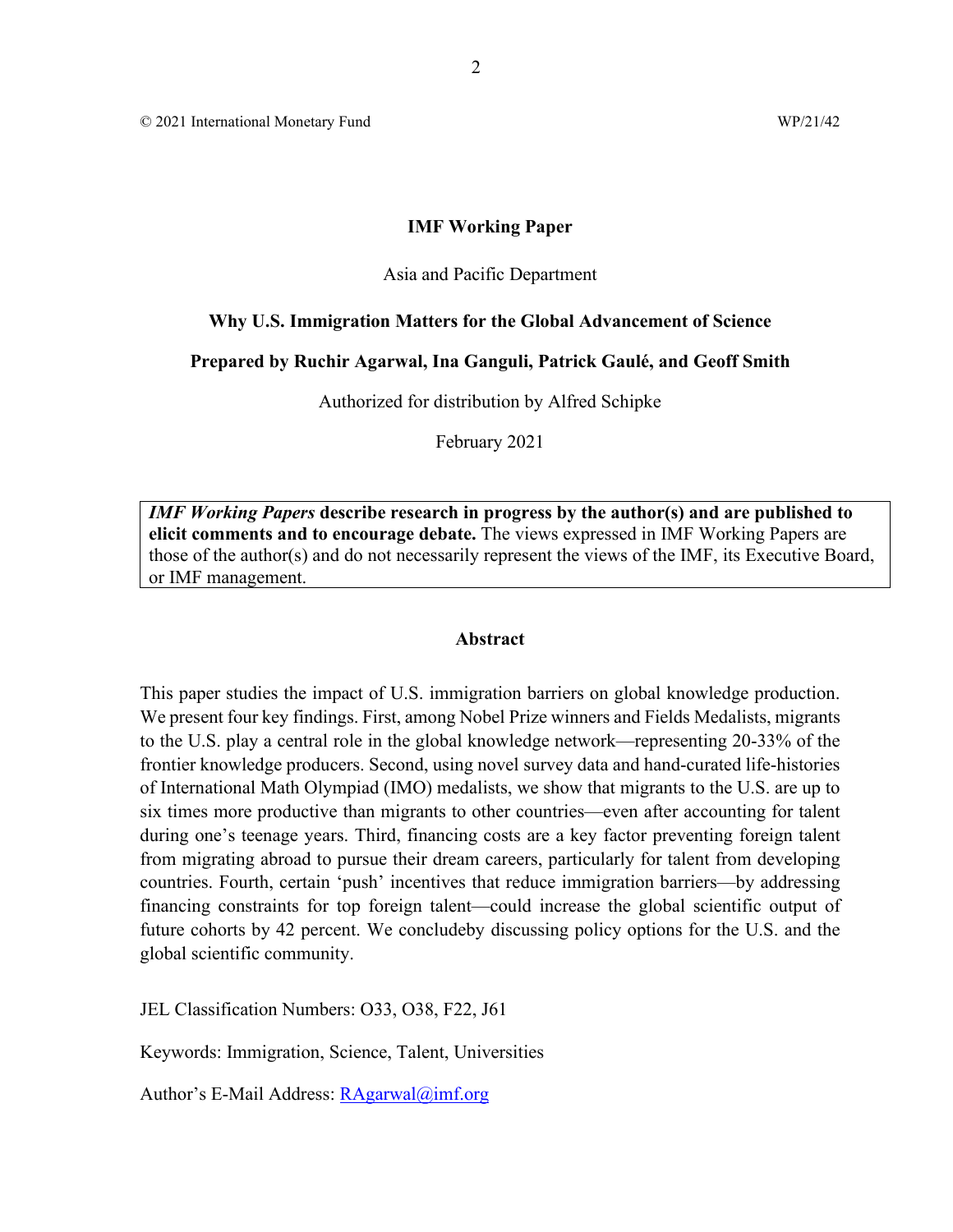# **Why U.S. Immigration Matters for the Global Advancement of Science\***

Ruchir Agarwal, International Monetary Fund Ina Ganguli, University of Massachusetts Amherst Patrick Gaulé, University of Bath and IZA Geoff Smith, University of Bath

February 2021

#### **Abstract**

This paper studies the impact of U.S. immigration barriers on global knowledge production. We present four key findings. First, among Nobel Prize winners and Fields Medalists, migrants to the U.S. play a central role in the global knowledge network representing 20-33% of the frontier knowledge producers. Second, using novel survey data and hand-curated life-histories of International Math Olympiad (IMO) medalists, we show that migrants to the U.S. are up to six times more productive than migrants to other countries—even after accounting for talent during one's teenage years. Third, financing costs are a key factor preventing foreign talent from migrating abroad to pursue their dream careers, particularly for talent from developing countries. Fourth, certain 'push' incentives that reduce immigration barriers – by addressing financing constraints for top foreign talent – could increase the global scientific output of future cohorts by 42 percent. We conclude by discussing policy options for the U.S. and the global scientific community.

JEL codes: O33, O38, F22, J61 Keywords: Immigration, Science, Talent, Universities

\*We appreciate the help of Gregor Dolinar and IMO team leaders in disseminating the survey. Dominic Yeo and the British Mathematical Olympiad generously provided original mathematical problems to the survey recipients. We appreciate comments from Franesco Lissoni, David McKenzie, Reinhilde Veugelers, Yanbo Wang, Brad Wible and seminar participants at the EPFL, KU Leuven, and the China Innovation and Entrepreneurship Seminar. We are also grateful to Chris Peterson and Bogdan Prokopovych for useful discussions. Geoff Smith is currently President of the IMO Board. The views expressed therein are those of the authors and do not necessarily represent the views of the IMO board, the IMF, its Executive Board, or IMF management. All errors are our own.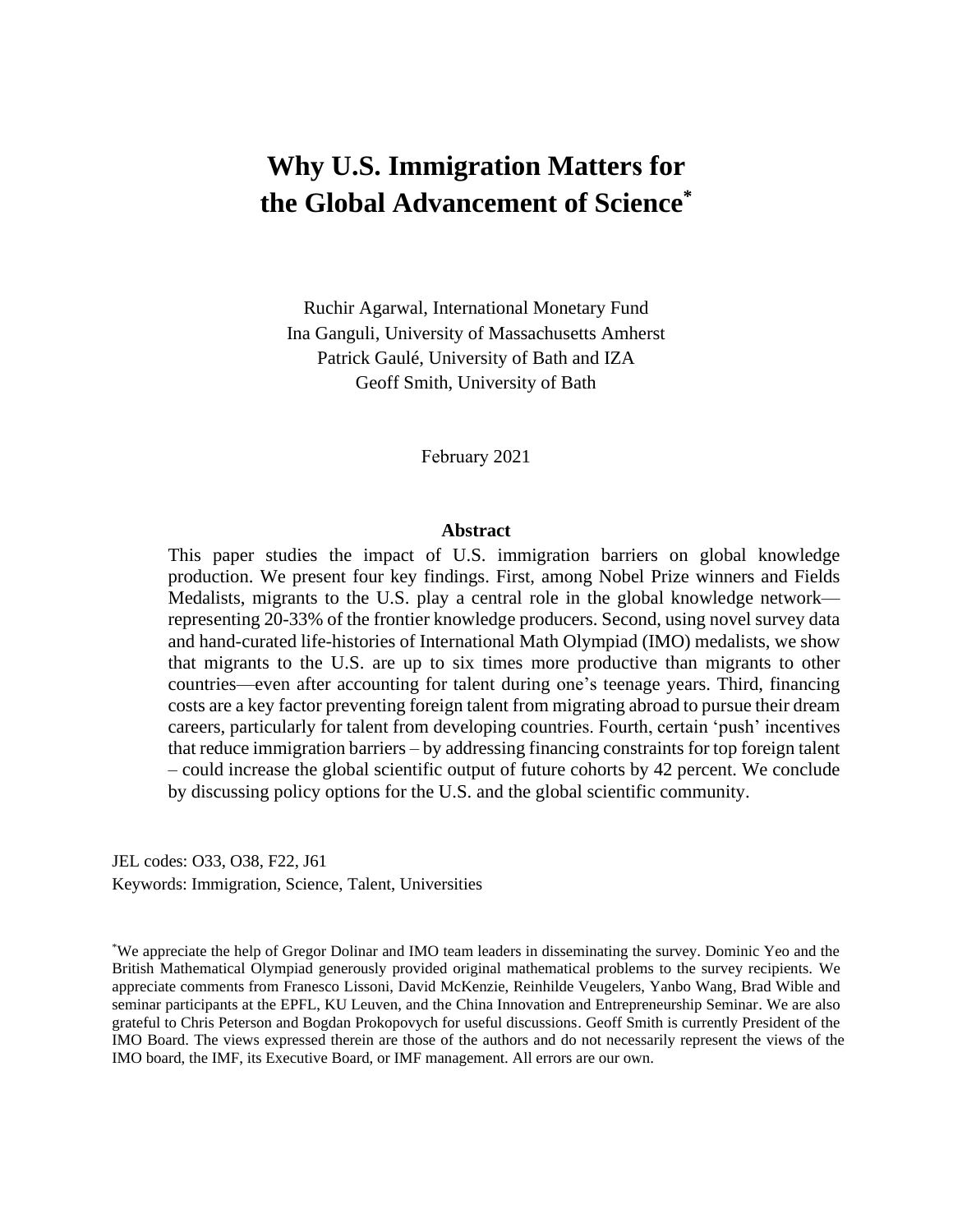#### **I. Introduction**

While talent can be born anywhere, few places specialize in nurturing it. Accordingly, talented individuals have pursued opportunities abroad for centuries. For instance, Aristotle moved from Northern Greece to Athens to attend Plato's Academy, and then to Macedonia to tutor a young Alexander the Great. More recently, the U.S. has emerged as a hub for foreign talent, playing an outsized role in the global knowledge network of scientific activity in recent decades. However, the recent introduction of restrictive immigration policies in the U.S. may adversely impact scientific activity. While studies have examined the potential adverse impact of restrictive U.S. immigration policies on *U.S.* competitiveness in science and innovation (e.g. Lowe 2020), there has been less focus on understanding how U.S. immigration barriers may in turn impact scientific activity globally. In this context, this paper studies the impact of U.S. immigration barriers on global knowledge production, and examines which policy actions are more likely to help advance the global knowledge frontier.

The quantitative impact of immigration barriers on global science and on worldwide crossborder flows remains an under-studied question, mainly due to the difficulty of collecting and linking data on migration and scientific production on a global scale. Yet, examining the impact of U.S. immigration barriers on the global advancement of science appears both essential and timely—especially given the potentially large consequences of immigration flows for global innovative activity. 1 Individuals from developing countries who show similar talent as youth from advanced countries are less able to contribute to advancing the global knowledge frontier during their lifetime, suggesting large scientific gains can be achieved by easing barriers for their

<sup>1</sup> Scientific activity is increasingly organized to take advantage of international collaboration, with a heavy reliance on cross-border flow of ideas and people (Kerr 2008; Freeman, Ganguli, Murciano-Goroff 2015; Scellato, Franzoni & Stephan 2015; Bahar, Choudhury & Rapoport 2020).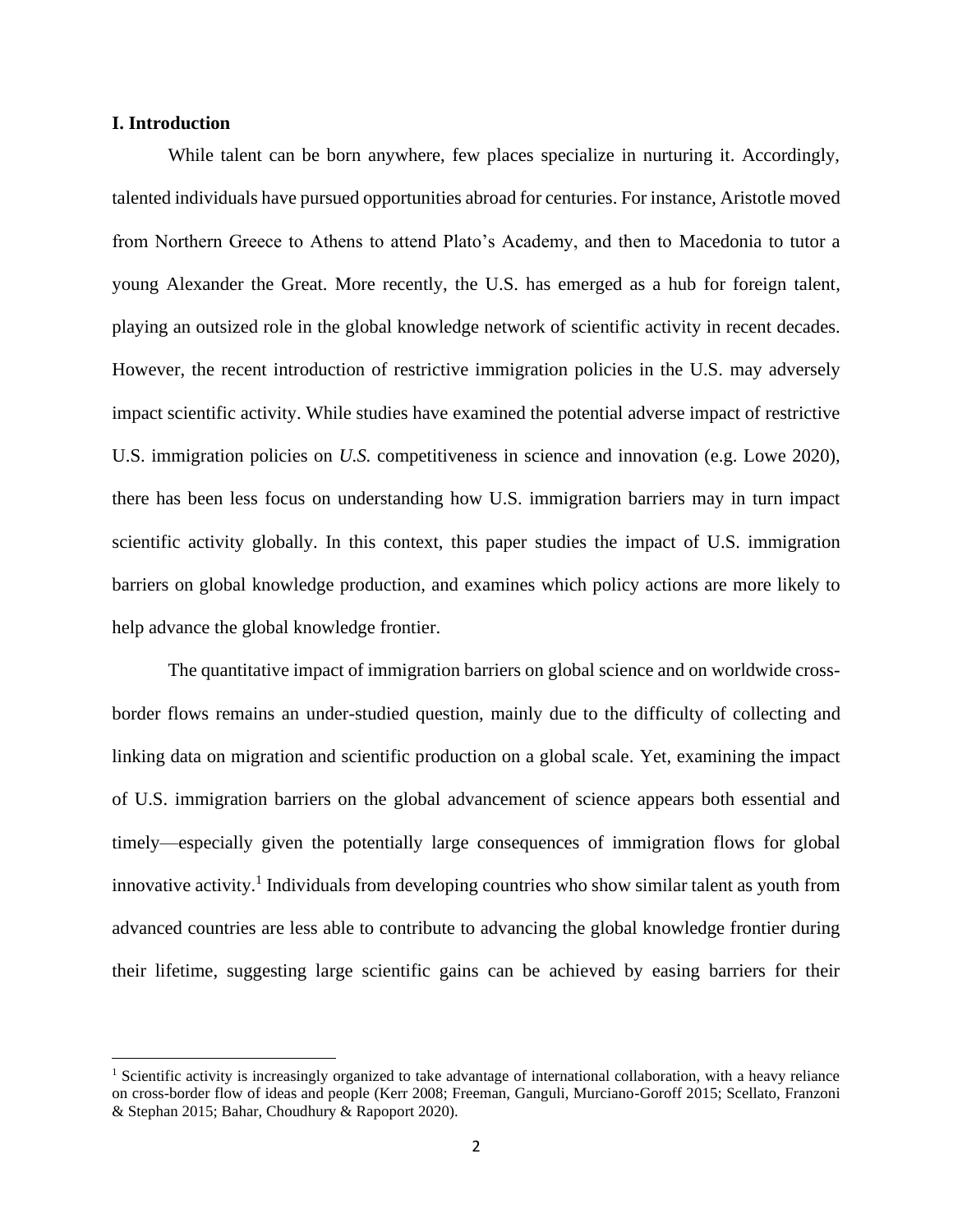migration to places where their talent can be nurtured (Agarwal & Gaule 2020). Moreover, recent developments—the COVID-19 pandemic and changes in U.S. immigration policy—have created further barriers for cross-border migration and may significantly disrupt the current equilibrium. For instance, student visas (F1) to the U.S. fell by 70 percent between fiscal years 2019 and 2020.<sup>2</sup> Many of the immigrants who can no longer come to the U.S. to work and study due to recent immigration and travel barriers represent a substantial share of the most talented individuals from around the globe.

Our contribution is to quantify how U.S. immigration barriers could impact the advancement of science using hand-curated datasets of talented individuals – Nobel laureates, Fields medalists, and participants of the International Math Olympiads (IMO), a prominent worldwide math competition for talented high school students. Our dataset includes career histories of migration and lifetime scientific output of 2,200 IMO medalists from over one hundred countries. We combine these data with newly collected unique survey data of 610 recent IMO participants, which includes information on which universities they applied to, were admitted to and attended. The survey also asks a series of questions where respondents were asked to make choices between hypothetical university offers in different countries—where offers were either funded or unfunded. In line with recent work emphasizing the use of such conjoint survey experiments (Hainmueller, Hangartner & Yamamoto 2015), these questions allow us to shed light on the role of funding as a constraint to pursuing education abroad.

We present four main findings. First, using data on Nobel Prize winners and Fields Medalists, we document that the migrants to the U.S. play a central role in the global knowledge

<sup>2</sup> Further, on September 25th, 2020, the Department of Homeland Security proposed a rule to end the 'duration of status' on visas for foreign students, exchange visitors (and journalists), which would make it much harder and expensive for this group to study in the U.S.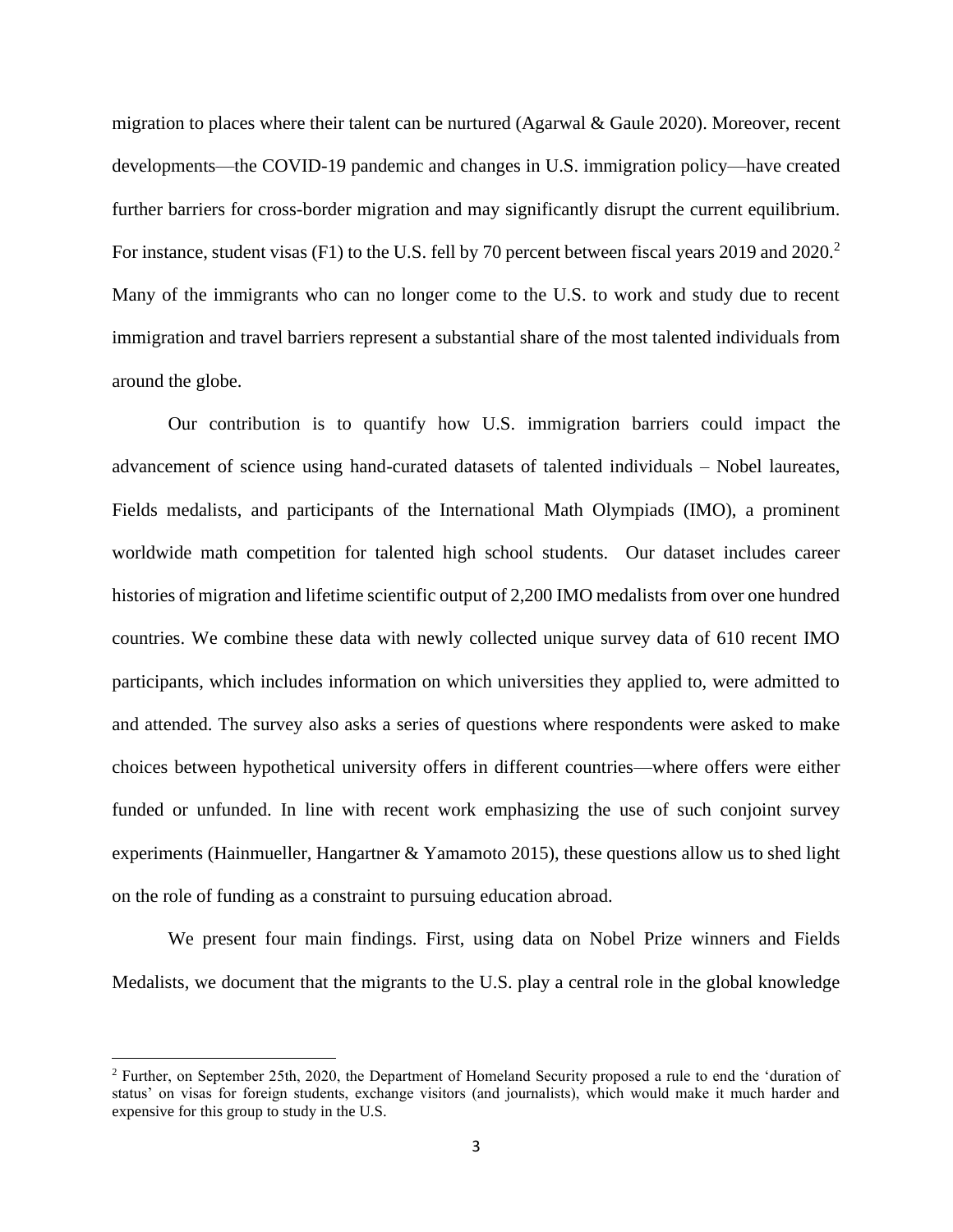network— representing 20-33% of these frontier knowledge producers. Second, using novel survey data and hand-curated life-histories of International Math Olympiad (IMO) medalists, we show that migrants to the U.S. are significantly more productive than migrants to other countries even after accounting for one's talent during their teenage years. Migrants to the U.S. are *four* to *six* times more productive than stayers, while migrants to the U.K. are more than *twice* as productive as stayers. Using information on the future occupations of the medalists we show that the U.S. productivity premium is driven by both the extensive margin (i.e. migrants are more likely to choose academic careers when they migrate to the U.S.), and the intensive margin (i.e. among those who choose academic careers in math, migrants to the U.S. are more productive than stayers).

Third, we document that financing costs are a key factor preventing foreign talent to migrate to the U.S. In particular, among developing country IMO participants, 66% dream of studying in the U.S. while only 25% manage to do so. Fourth, our findings suggest that certain 'push' incentives that reduce immigration barriers to the U.S.—by addressing financing constraints for top foreign talent—could increase the global scientific output of future cohorts of talent by 42% percent. We conclude by discussing policy options for the U.S. and the global scientific community, with a particular focus on the effectiveness of scholarships vs. other science policy actions such as offering green cards to foreign talent.

#### **II. Data**

#### **II. a. IMO Medalists, Fields Medalists and Nobel Laureates**

*IMO medalists database*. We extracted data on all IMO participants from the official IMO website (http://www.imo-official.org) and selected the subset who (a) participated between 1981 and 2000, and (b) received a medal. We focus on cohorts in the 1980s and 1990s because for them we can observe at least two decades post-participation, and hence a sizeable number of years after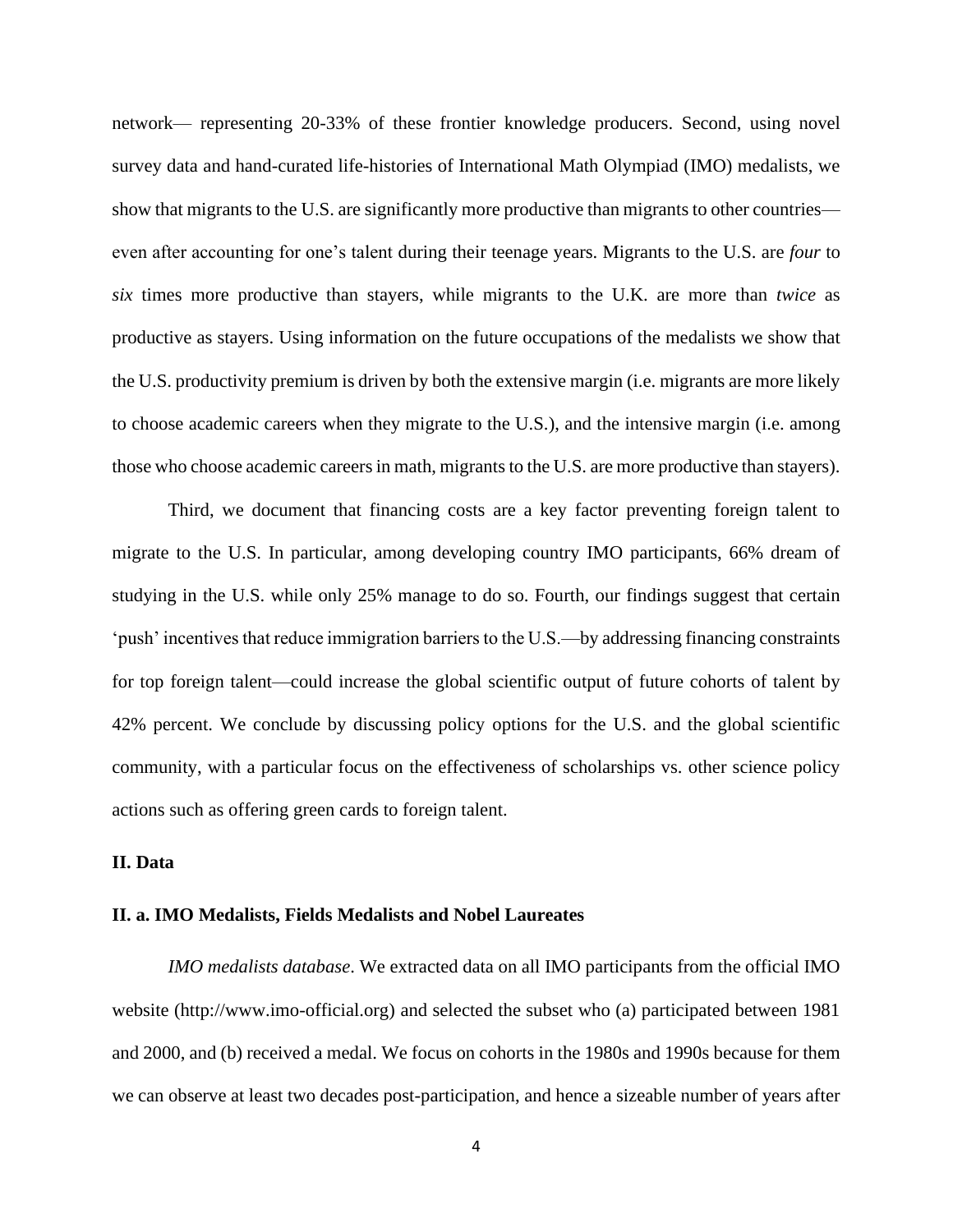the PhD. We consider the country an IMO medalist represented at the IMO to be his/her origin country. Participants' occupations and current country of residence were manually collected using Google, LinkedIn and similar sources.<sup>3</sup> We classify occupations into four categories: math academia, non-math academia, information technology  $(IT)$  and finance.<sup>4</sup> We also classify IMO medalists as migrants if the country they represented at the IMO was different from the country they were working in as of 2016 (with their place of work determined by manual data collection). We further classify them into migrants to the U.S. if they did not represent the U.S. at the IMO and their place of work in 2016 was in the U.S. Finally, we measure the scientific productivity of IMO medalists in two ways. First, we use mathematics publications weighted by cites as per the MathSciNet public author pages.<sup>5</sup> Second, we use a measure of community recognition independent of bibliometrics: being invited to speak at the International Congress of Mathematicians (ICM), a prestigious accomplishment for mathematicians.

*Nobel laureates and Fields Medalists database.* We measure the production of frontier knowledge through the receipt of a Nobel laureate of a Fields medal in mathematics. Either of these prizes is extremely prestigious and features in the Shanghai ranking of world universities. The data on Nobel laureates was extracted from the official Nobel Prize website (https://www.nobelprize.org/). Similarly, the names of Fields medalists were taken from International Mathematical Union (https://www.mathunion.org/imu-awards/fields-medal). For the Nobel laureates, we selected individuals who received the award in Chemistry, Physics and

<sup>&</sup>lt;sup>3</sup> For 55% of IMO medalists in our sample, we were able to find their current (as of 2016) employment and location. For people whom we could not trace, they stay in the sample and we assume that they are still living in their origin country. Note that we since we do not distinguish between return migrants from those who always stayed in their origin country, we may miss temporary migration spells. For these reasons, our migration estimates based on the observational data should be seen as a lower bound on migration.

<sup>&</sup>lt;sup>4</sup> Academics tend to be highly visible online, while industry employment is observed with less precision. A

substantial (45%) share of our sample cannot be matched to any occupation.

<sup>5</sup> MathSciNet is a service of the American Mathematical Society with extensive coverage of publications in mathematics.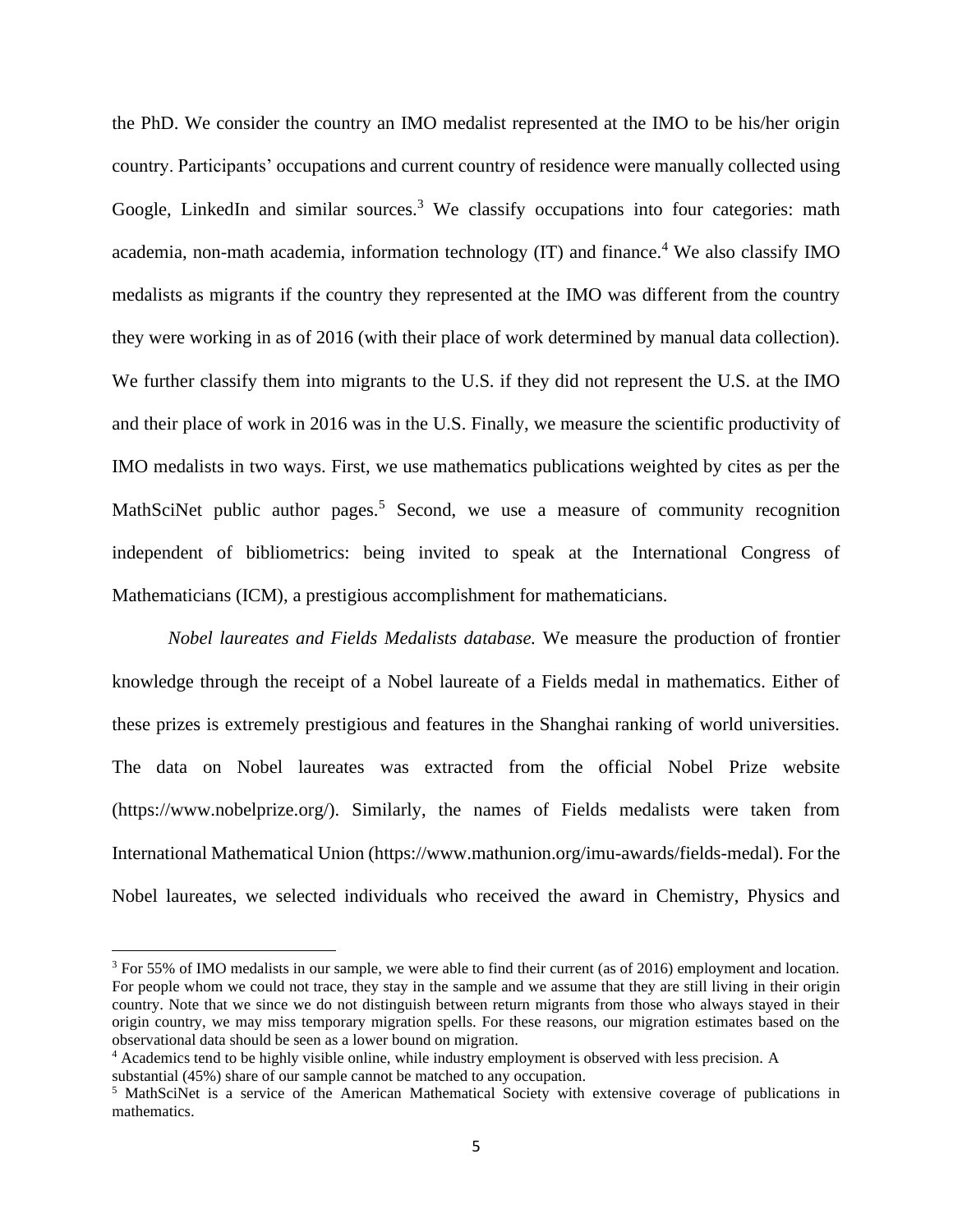Physiology and Medicine since 2000. For the Fields medalists, we selected individuals who received the award since 1990. We classify the Nobel laureates and Fields Medalists as migrants if their country of birth is different from the country of their main academic affiliation at the time of the award. We classify them as migrants to the U.S. if their main academic affiliation at the time of the award was in the U.S. and their country of birth was not the U.S.

#### **II. b. Survey of IMO Participants**

The data on IMO medalists described earlier has the advantages of being extensive and include productivity measures over a sizeable share of their careers. However, it contains no information on what individuals did directly after the IMO and the factors that influenced their educational and career decisions. In order to develop a better understanding of the educational and geographic choices of IMO participants, we conducted a retrospective survey of former IMO participants in June 2019.<sup>6</sup> With the help of the Secretary of the IMO Board, we contacted the IMO representatives of all participating countries, asking them to distribute the survey to former IMO participants from their country. Our communication emphasized that we were most interested in responses from recent participants (last 10 years) but also accepted responses from participants from previous cohorts. In order to incentivize participation, we offered five Amazon vouchers worth 80 British pounds (or an equivalent donation to a charity). Additionally, survey recipients had the opportunity to access and solve two new (never published) mathematical problems. We received answers from IMO participants from a broad range of countries (76 countries), although

<sup>&</sup>lt;sup>6</sup> The survey was approved by the Social Science Research Ethics Committee at the University of Bath and included a consent form and an information sheet for participants.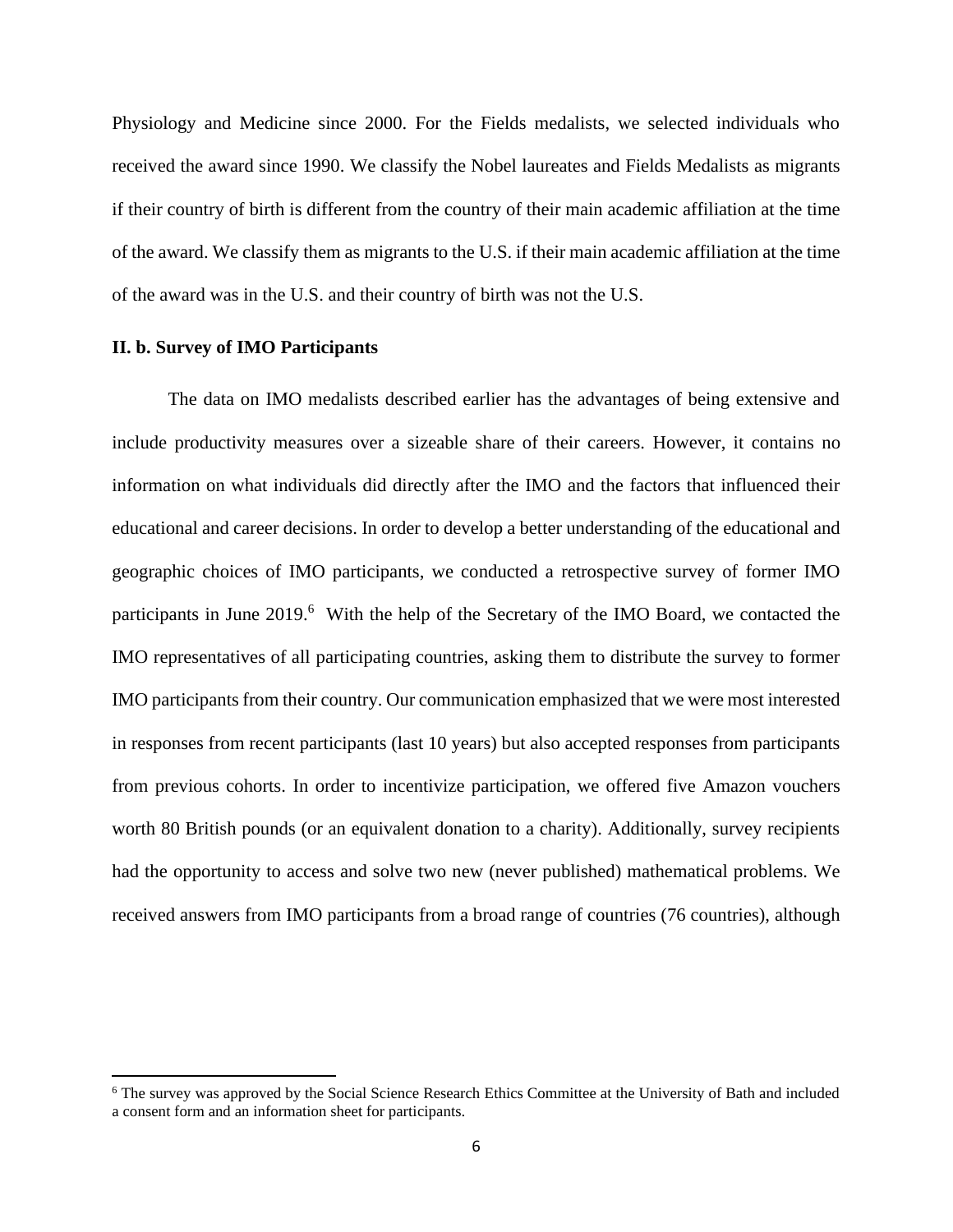IMO representatives from some countries did not distribute the survey, for example since some did not maintain a mailing list of former participants.<sup>7</sup>

We received a total of 610 useable responses. By comparison, there were 5,666 IMO participants from 2009 to 2018. IMO participants who responded to the survey were relatively more likely to have received a medal than IMO participants (55% versus 50%, see Table S1). Participants from Europe, Central Asia, and Latin America and the Caribbean regions were slightly overrepresented among respondents. Conversely, participants from South Asia, and the Middle East and North Africa were relatively underrepresented.

Besides questions on demographics, career preferences, life satisfaction and reasons to participate in the IMO, the survey included an extensive set of questions on decisions about where to study for an undergraduate degree. In particular, we asked respondents about which institutions they considered applying to (up to five and in order of preference) and among those, where they actually applied, where they received admission offers from and which undergraduate institution they actually attended. The survey also asked where the participants would have wanted to study if they could have studied anywhere in the world. We also asked for the importance of different factors for choosing to enroll in their undergraduate institution rather than a different one. Finally, we asked a series of counterfactual choice questions where respondents were asked to choose between counterfactual admission offers to institutions of different ranking and usually in the same country, with one being funded and the other not.

#### **III. Empirical Strategy**

#### **III. a. Migrant Productivity Regressions**

 $<sup>7</sup>$  Since we did not have emails of former participants, we were unable to send reminders to individual participants,</sup> although we did remind IMO country representatives.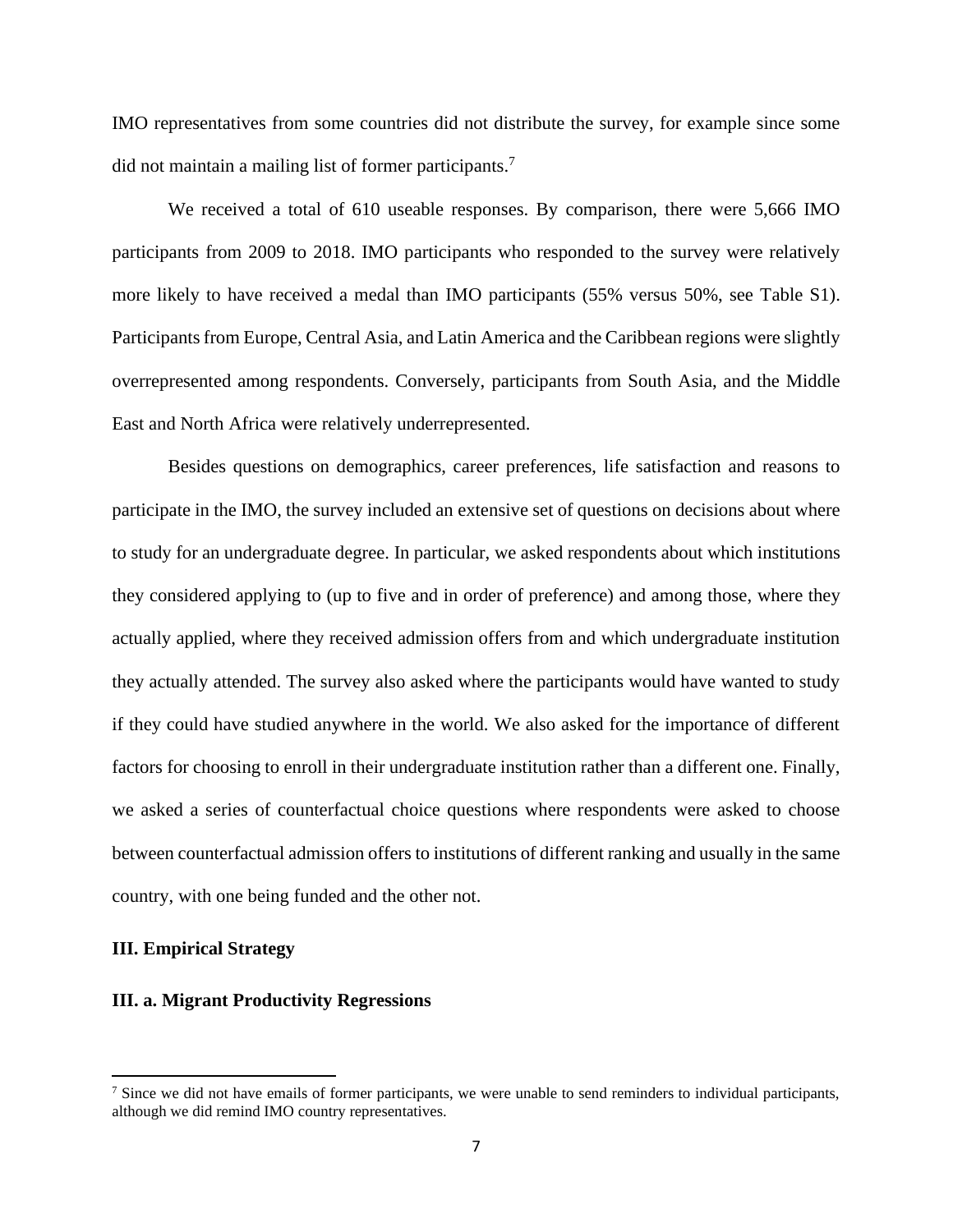In order to estimate the productivity advantage associated with migration, we run the following regressions on the sample of IMO medalists:

$$
Productivity_{ijt} = \beta Migrant_i + \eta_i + \zeta_t + \gamma_i + \varepsilon_i \tag{1}
$$

where *i* indexes medalists, *t* Olympiad years and *j* origin countries. *Productivity*<sub>ijt</sub> is the number of mathematics publications or cites a medalist has over her career (up until 2017), or an indicator for becoming a speaker at the International Congress of Mathematicians. *Migrant<sub>i</sub>* is an indicator variable for whether we observe that the individual is a migrant, Controls include  $\eta_j$ , a set of fixed effects for the number of points scored by individual i in his/her last IMO participation,  $\zeta_t$ , a set of fixed effects for the year in which the individual last participated,  $\gamma_i$ , a set of fixed effects for the country the individual represented at the IMO.

By controlling for IMO score fixed effects, we compare individuals who had the same level of problem-solving ability in their late teens, thus mitigating concerns about endogeneous selection into migration based on early indicators or talent. In the alternative specification, we replace the migrant indicator variable by indicator variables for migrant to the U.S., migrant to the U.K. and migrant to other countries. The regressions are estimated by Poisson (when cites is the dependent variable) or Ordinary Least Squares (when becoming a speaker at the International Congress of Mathematicians).

To examine the extensive vs. intensive margin effects underlying the productivity premium, we also run similar regressions where the dependent variable is (a) the occupation of the medalists for the sample of all medalists, or (b) the productivity measure with the sample restricted to those who choose academic careers in math.

#### **III. b Counterfactual choices questions and regressions**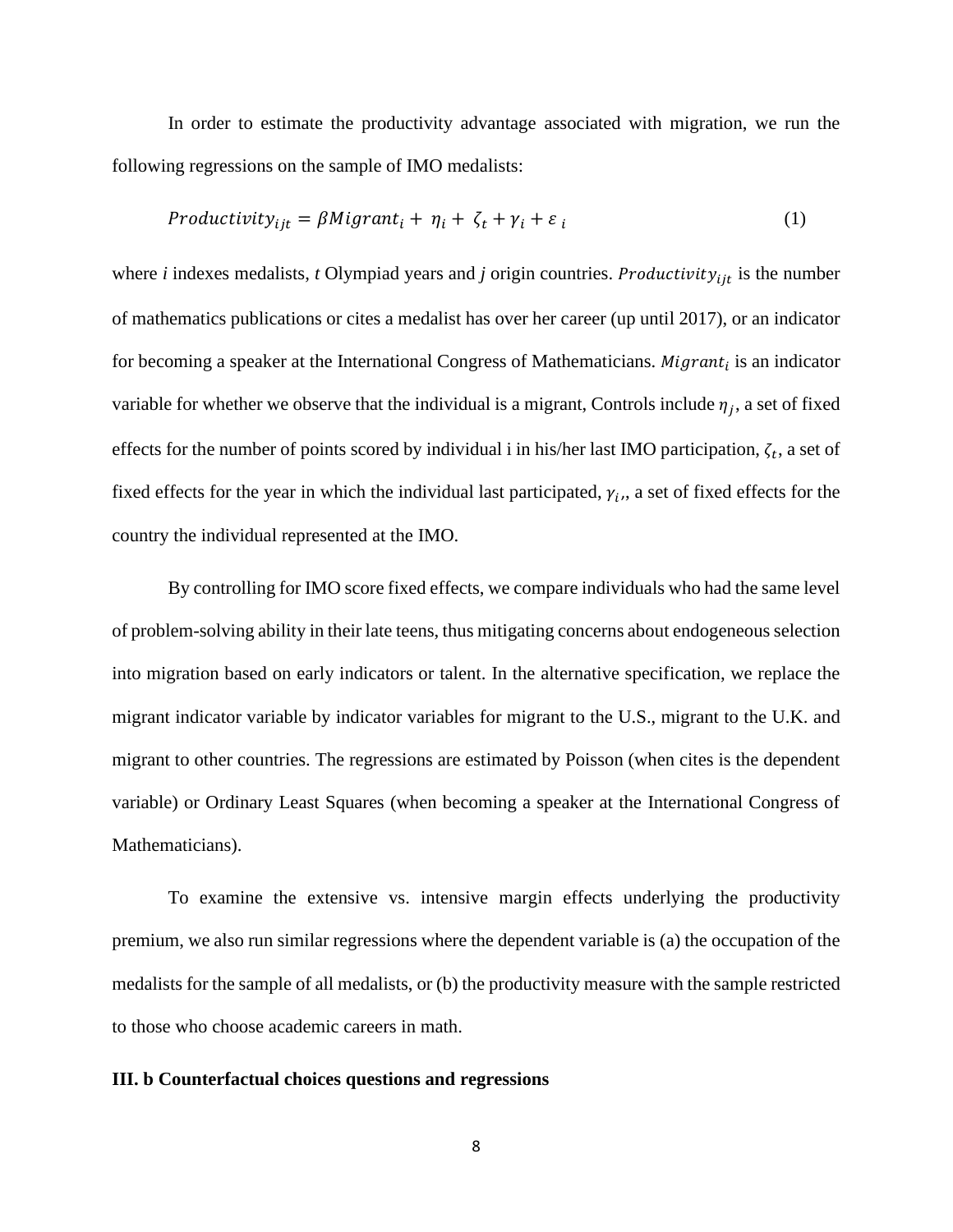In order to investigate the role of financing in choices between alternative undergraduate degree institutions, we asked a series of hypothetical choice questions. In these questions, respondents choose between two offers for undergraduate admissions. The offers were structured to involve an unfunded offer from a higher ranked institution (according to the Shanghai rankings) and a funded offer from a somewhat lower ranked institution, usually in the same country.<sup>8</sup>

Having set up the counterfactual choice data as a panel at the student and choice (university-pair) level, we run regressions of the type:

$$
Preferfunded_{i,jk} = \beta Developing_i + \gamma_{jk} + \varepsilon_{i,jk}
$$
\n(2)

Where *i* indexes students and *j* and *k* index the undergraduate institutions in the offer set. Preferfunded<sub>i, jk</sub> is an indicator variable for choosing the funded option, Developing<sub>i</sub> is an indicator variable if the respondent is from a developing country and  $\gamma_{jk}$  is a fixed effect for the choice (university pair). Because we have pair fixed effects, we are effectively asking how a developing country and developing country student would choose when confronted with the exact same choice.

#### **IV. Results**

#### **IV. a. Importance of Migrants to the U.S. in the Global Knowledge Network of Science**

<sup>8</sup> Specifically, the choices were as follows:

<sup>[</sup>Block A] (1) University of Cambridge unfunded versus Imperial College funded, (2) University of Cambridge unfunded versus University of Manchester funded, (3) University of Cambridge unfunded versus University of Edinburgh funded (4) University of Cambridge unfunded versus Swiss Federal Polytechnic School of Lausanne funded.

<sup>[</sup>Block B] (1) Stanford University unfunded versus New York University funded, (2) Stanford University unfunded versus Carnegie Mellon funded, (3) Stanford University unfunded versus Boston University funded (4) Stanford University unfunded versus Swiss Federal Polytechnic School of Lausanne funded.

To reduce the burden on respondents, respondents received either the Block A or Block B but not both.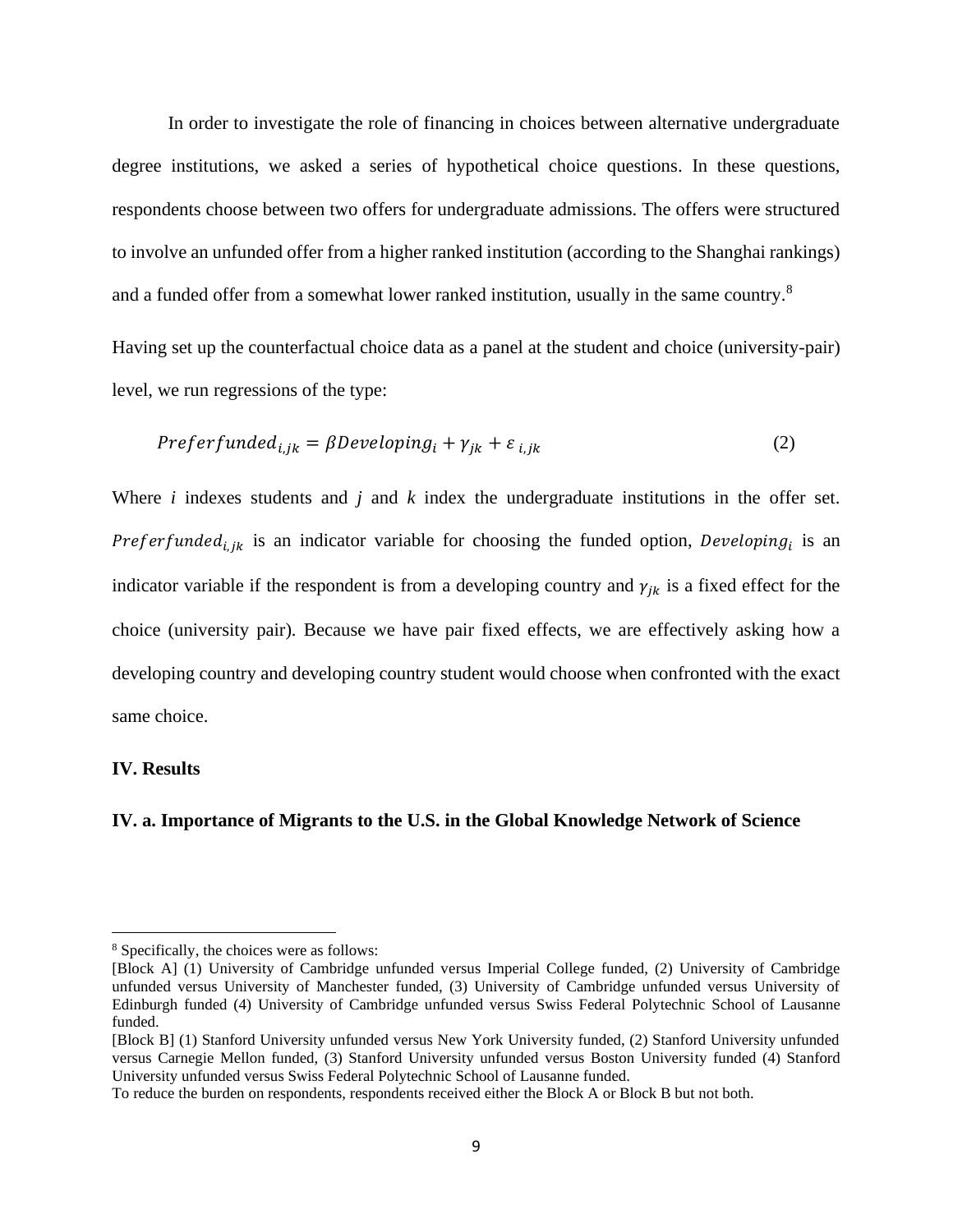This section presents two results: (1) the importance of the U.S. in the global knowledge network, and (2) the importance of foreign talent migrating to the U.S. for the total global frontier knowledge production.

First, we start by examining the migration patterns of Nobel laureates, which provide useful insights into the modern global knowledge network (Li et al. 2019). Figure 1A provides new visualizations of the network of migration patterns of all Nobel laureates in Chemistry, Physics, Physiology and Medicine since 2000. The nodes are the countries of birth and their countries of residence at the time of receiving the prize. The ties connecting them are the migration flows, where thicker lines indicate larger flows. A few high-income countries—the U.S., the U.K., France and Germany—are hubs attracting talent from multiple origin countries, which tend to be middleincome countries. Quantitatively, the importance of the U.S. in the network is central (the indegree centrality measure for the U.S. is 14). Migrants to the U.S. account for one in five worldwide Nobel Prize Winners in science. These findings are consistent with prior work that has shown that much of the world's top talent migrates to the U.S. (Weinberg 2011, Hunter, Oswald & Charlton 2009, Kerr 2018) but only some eventually return to their countries of origin (Gaule 2014).

Considering Nobel laureates only may induce a survivorship bias, as highly talented individuals who do not make it to the pinnacle of scientific achievement are not in the sample. For instance, in our sample of Nobel laureates, only one was born in a low income or lower middleincome country. To reduce the role of this survivorship bias, we can instead focus on a set of highly talented individuals much earlier as teenagers: medalists of the IMO. Prior work (Agarwal & Gaule 2020) shows that such talented youth are especially capable of advancing the knowledge frontier. For example, an IMO gold medalist is fifty times more likely to win a Fields Medal in math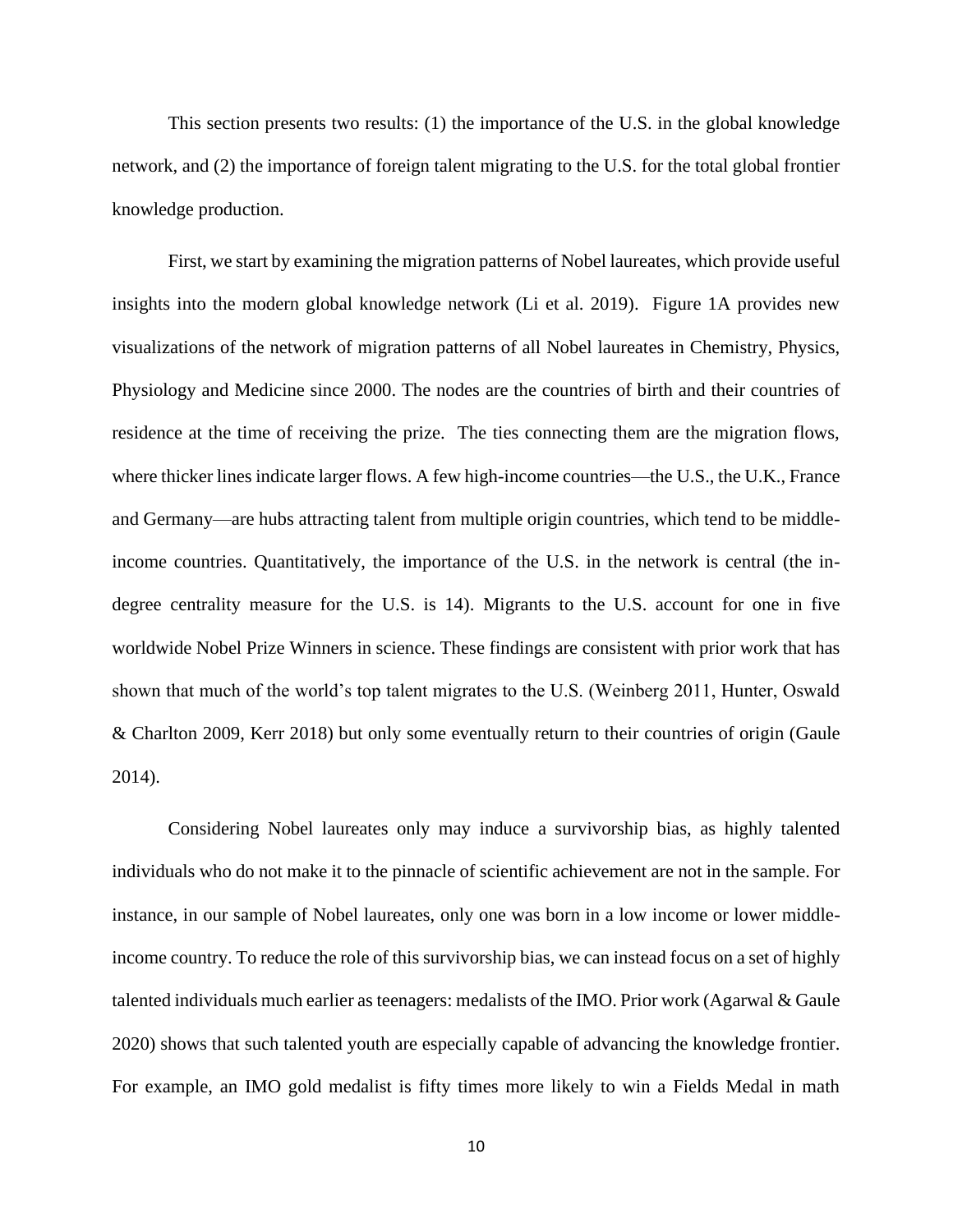compared to other PhD graduates from top 10 mathematics programs. However, while participants from developing countries often excel at the IMO, they are less likely to advance the knowledge frontier than equally talented counterparts from advanced countries.

In figure 1B, we replicate the network graph using data from migration flows of IMO participants who were gold medalists between 1981-2000. The U.S. again appears as a major magnet for talent born elsewhere (in-degree centrality measure for the U.S. is 19), but the origin countries now include many low and lower middle-income countries. The number of medalists living in the U.S. is five times larger than the number of medalists produced by the U.S., a ratio far higher than for any other country (see figure A1).

Next, we quantify the contributions of immigrants—particularly those migrating to the U.S—to the global frontier scientific knowledge. We use the term frontier knowledge to refer to groundbreaking achievements in respective scientific fields. For this exercise, we look at recipients of the Nobel prizes in physics, chemistry and physiology or medicine (2001-2019) and the Fields Medal in mathematics (1990-2018). We find that 21% of Nobel prize winners and 33% of Fields medalists are migrants to the U.S. (see Figure 2). A further 11% of Nobel prize winners, and 30% of Fields medalists are migrants to countries other than the U.S. These results highlight both the important role played by immigrants in the global production of knowledge, and the importance of the U.S. as a migration destination.

# **IV. b. Are Migrants to the U.S. More Productive than Stayers and Migrants to Other Countries?**

The importance of migration barriers for the advancement of science is tightly linked to the effect of migration on scientific productivity at the individual level. If individuals are equally productive irrespective of whether they migrate or not, then migration flows (and hence migration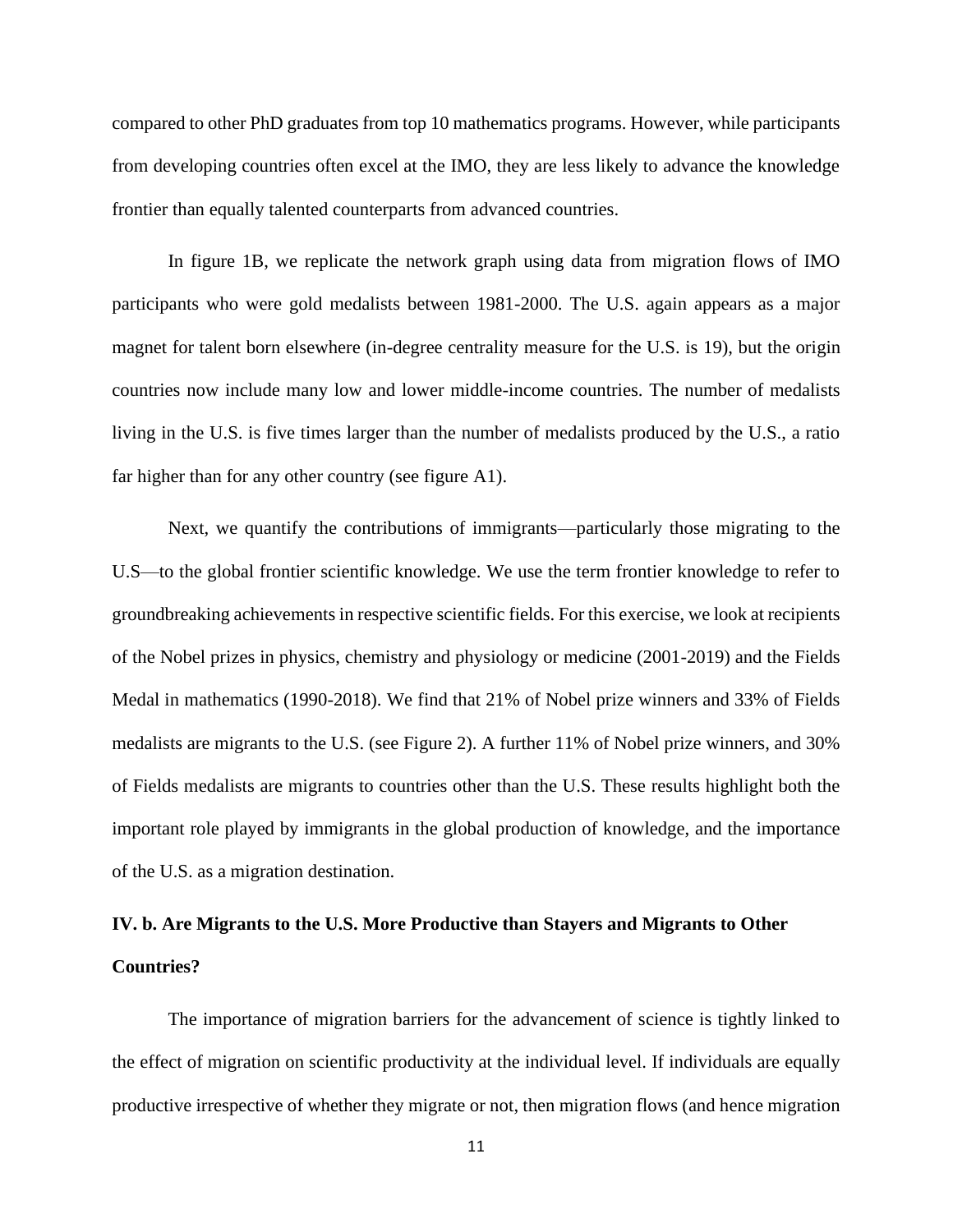policy) are bound to have little impact on global knowledge production. However, prior literature shows that talented individuals who come from less favorable environments produce less knowledge (Agarwal & Gaule 2020). Moreover, there is growing evidence that being trained or working in the U.S. may substantially boosts the research productivity of foreign doctoral students (Kahn & MacGarvie 2016) and the productivity or earnings of foreign scientists and engineers as in the case of Russian émigré scientists after the collapse of Soviet Union, IT workers from India, or high academic achievers from five Pacific countries (Ganguli 2017; Clemens 2013; Gibson & McKenzie 2011; Gibson & McKenzie 2012; Gibson & McKenzie 2014). A similar location premium is observed within the U.S. (Chetty & Hendren 2018; Bell et al. 2019). We would therefore expect that moving to the U.S. leads to an increase in scientific productivity.

To estimate this 'U.S. migration productivity premium', we compare the scientific publications of IMO medalists who stay in their origin country versus those who migrate to the U.S. and those who migrate to other countries. To mitigate concerns about endogenous selection into migration (even within the relatively homogeneous group of IMO medalists), we control for the number of points scored at the IMO. Prior work shows that the IMO score is a strong predictor of future productivity (Agarwal & Gaule 2020). Therefore, our empirical setting allows us to compare future scientific productivity as a function of their migration decisions, among individuals who had the same level of observable talent in teenage years.

We estimate Poisson regressions with mathematics publications (or citation-weighted publications) as outcome variables. We regress publications on indicator variables for being a migrant, being a migrant to the U.S. or a migrant to another country, and we control for countryof-origin fixed effects, year of IMO participation fixed effects and IMO score fixed effects (total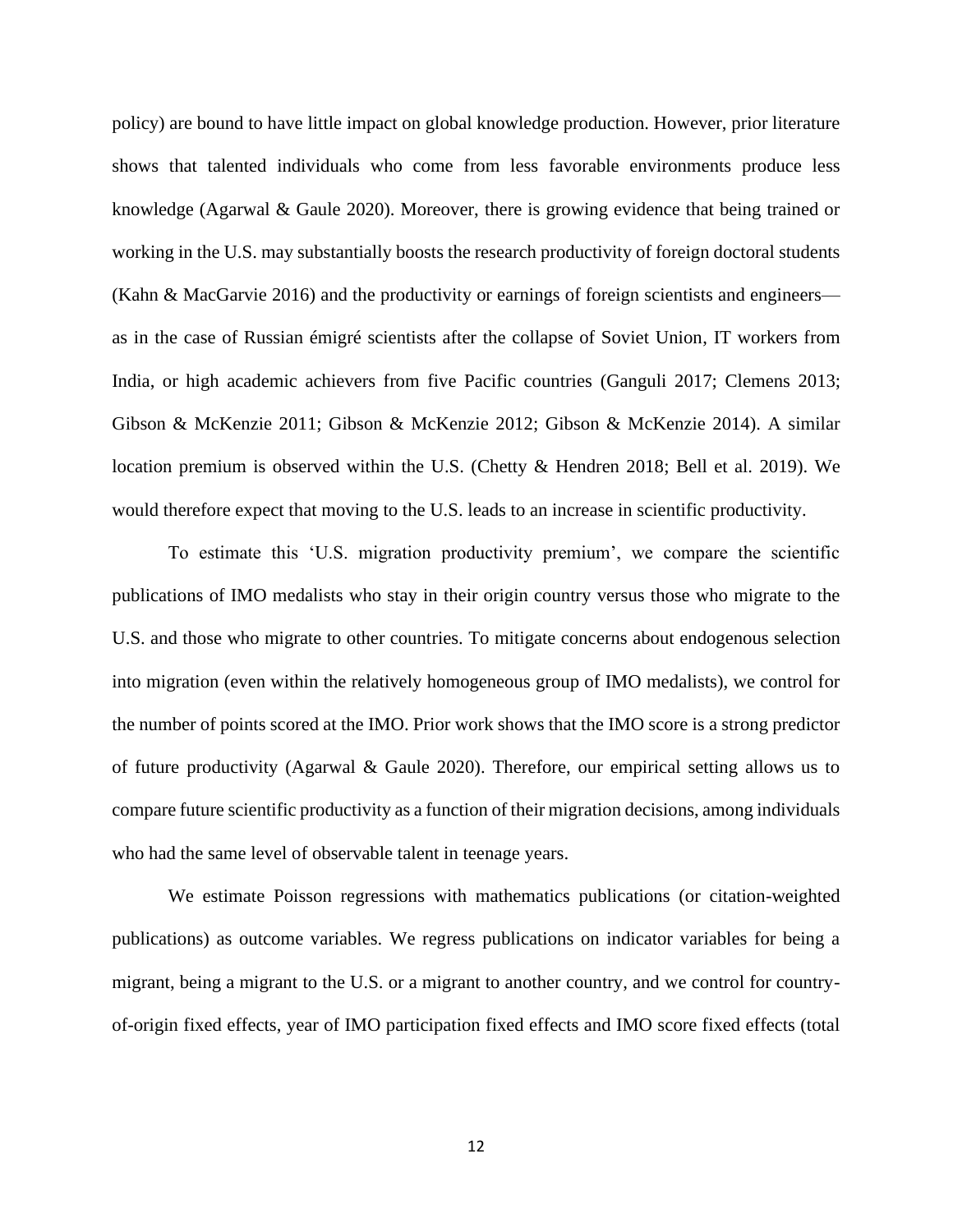points received at the IMO competition). The coefficient on migrant provides an estimate of the productivity advantage of those who migrate compared to those who stay in their origin country.

We find that migrants are approximately three times more productive than stayers in terms of citation-weighted publications (see Table 1 column 1).<sup>9</sup> Distinguishing between migrants to the U.S., migrants to the U.K. (the second largest destination) and migrants to other countries, we find that migrants to the U.S. are *four* times more productive than stayers (in terms of citation-weighted publications) while migrants to the U.K. or to other countries are only around *twice* as productive as stayers (Table 1 Column 2).

In columns 3 and 4, we consider becoming a speaker at the International Congress of Mathematicians  $(ICM)$  – a prestigious community recognition – as the dependent variable. Migrants are four times more likely than stayers to become ICM speakers (Table 1 Column 3). However, when we distinguish between destination countries, migrants to the U.S. are *six* times more likely than stayers to become ICM speakers while the point estimate for migrants to the U.K. and to other countries is small and not significantly different from zero.

Taken together, these results suggest that migration to the U.S. is associated with a considerably greater productivity premium than migration to other advanced countries.

#### **IV. c. What Explains the Migration Productivity Premium?**

In this section, we examine why IMO medalists who migrate abroad (especially to the U.S.) have more productive research careers in mathematics. We distinguish between two effects: the 'extensive' margin vs. 'intensive' margin. That is, the productivity premium may be due (a) to migrants being relatively more likely to choose academic careers in math (the

<sup>9</sup> Given that we use a Poisson regressions, a coefficient of 1.445 implies a relative effect of exp(1.445)-1 ≈3.2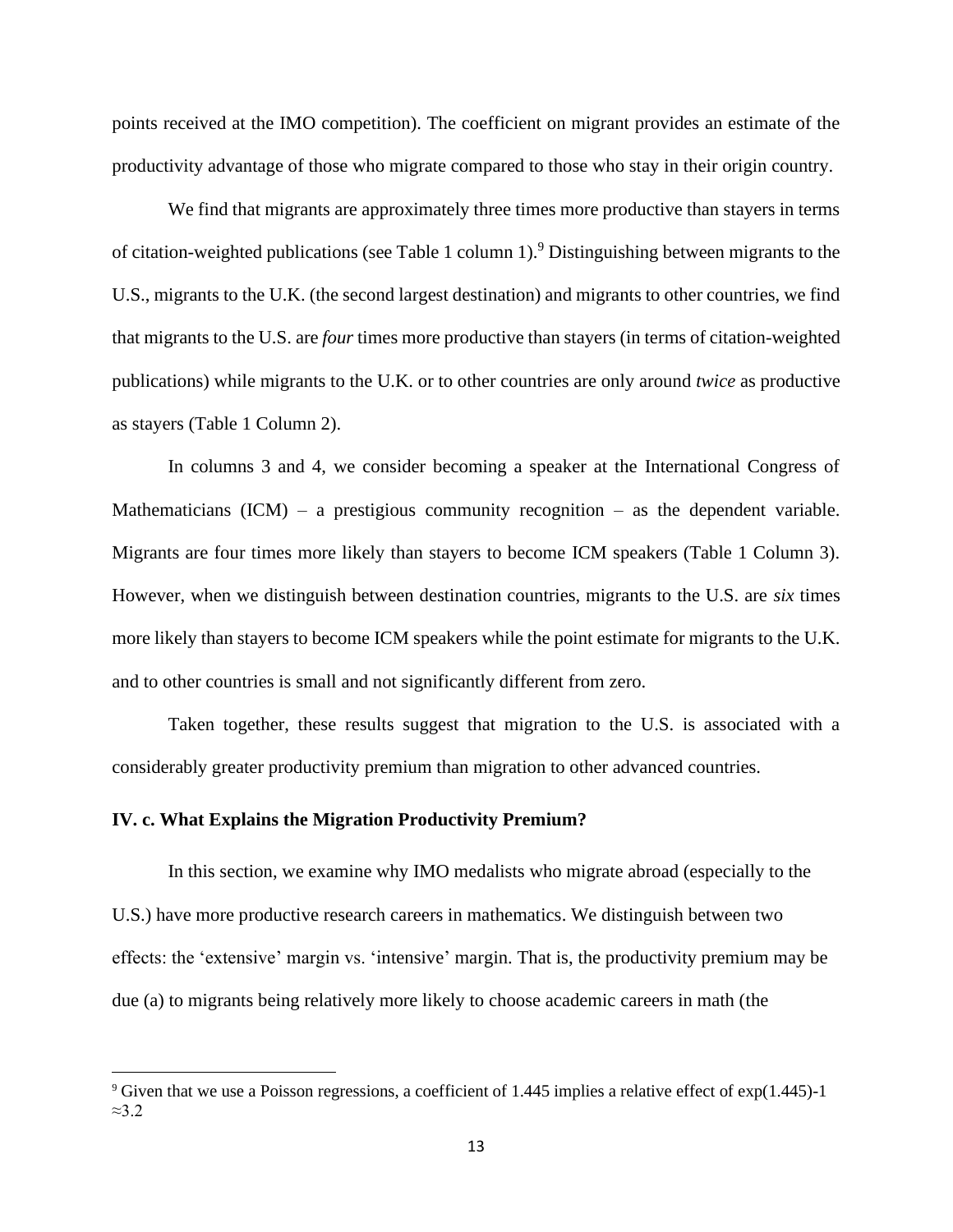extensive margin), or (b) among those who choose academic careers in math, migrants are more productive than stayers (the intensive margin).

Table 2 presents the extensive margin results. These regressions estimate the future career choices of IMO medalists as a function of whether they later migrated abroad. Compared to stayers, migrants are at least twice as likely as stayers to be employed in math academia as well as in academic careers academia. They were also more likely to be employed in finance or IT. Distinguishing between migrants to the U.S., migrants to the U.K. (the second largest destination), and migrants to other countries, we find similar excess propensity of migrants to enter academic careers in math or non-math in the U.S., U.K. or other migration destination (Table 2 Panel B columns 1 and 2) compared to stayers. However, considering non-academic occupations, we find that IMO medalists who move to the U.S. are the most likely to enter IT occupations compared to stayers, while those who move to the U.K are the most likely to enter finance occupations (Table 2 Panel B columns 3 and 4).

Table 3 presents the intensive margin results. These regressions are identical to the specifications in Table 1, except here we restrict the sample to those IMO medalists that eventually entered academic careers in math. Migrants tend to be considerably more productive (and more likely to be become speakers at the International Congress of Mathematicians) than stayers. However, closer examination suggests that while migrants to the U.S. are 2.5 more productive than stayers, there is no productivity difference between migrants to the U.K. and stayers.

Taken together, these results suggest that the extensive and intensive margins play a broadly similar role in explaining the productivity premium in mathematics research between migrants to the U.S. and stayers. On the other hand, the productivity premium between migrants

14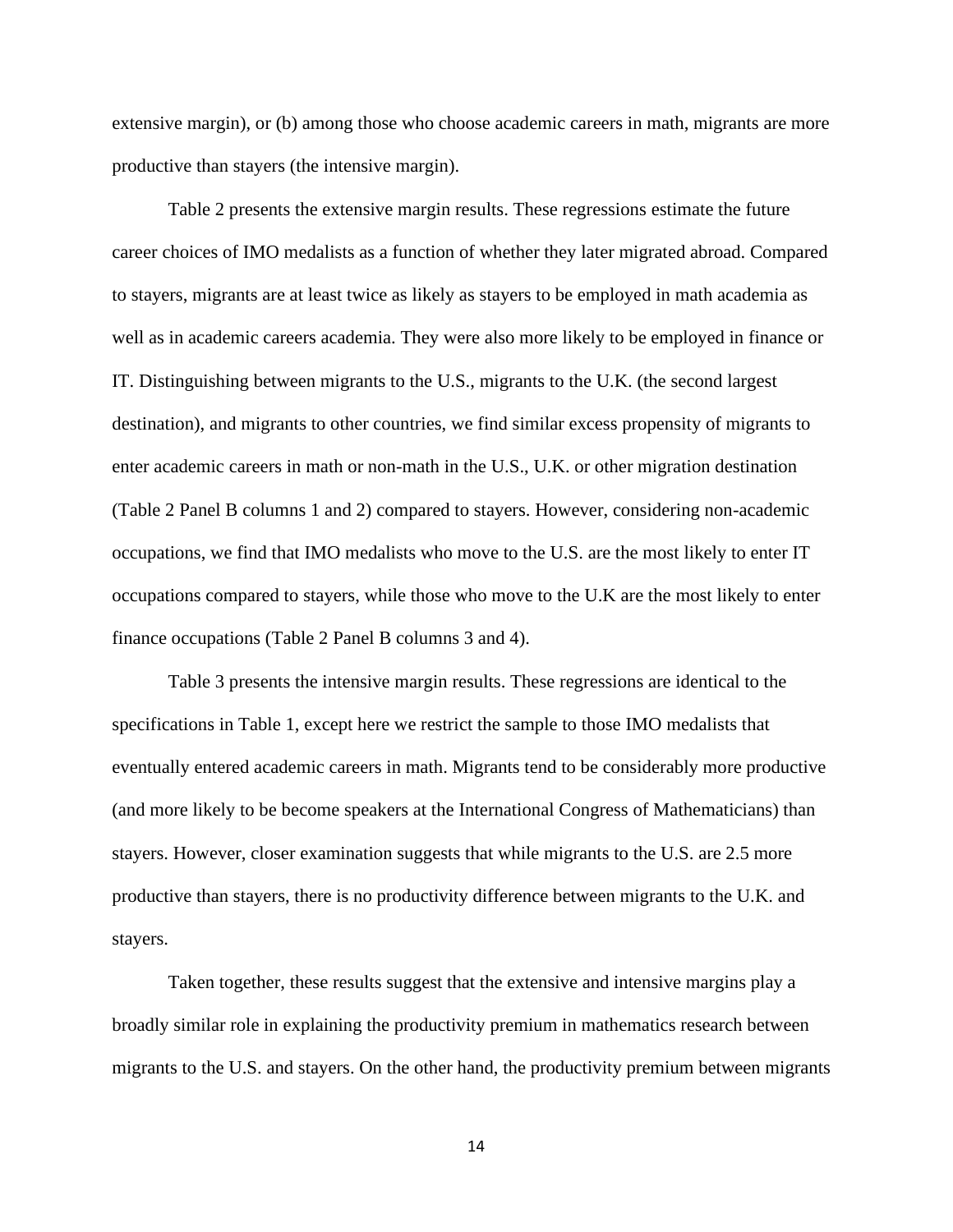to the U.K. and stayers can be entirely explained by the extensive margin. The presence of little to no intensive margin effects for migrants to the U.K. or other non-U.S. destinations may also explain why migrating to the U.S. is associated with a relatively larger productivity premium.

#### **IV. d. American Dream vs. Reality: Immigration Barriers for Foreign Talent**

Understanding how immigration barriers impact the global knowledge network of scientific production requires knowing the preferences of the talented individuals making decisions about where to locate and the constraints they face. To measure these constraints and preferences, we conducted a novel survey in 2019 of 610 recent IMO participants (see Table A1 for summary statistics). The main focus of the survey was on the decision of where to study for an undergraduate degree, as this plays an important role in shaping subsequent career paths. In addition to asking about which universities they applied to, were admitted to and attended, we also asked a series of questions where respondents were asked to make choices between hypothetical university offers in different countries—where offers were either funded or unfunded.

Figure 3 uses the survey data to show two possible global allocations of talent, distinguishing between talent born in developing countries and talent born in advanced countries. Figure 3a and 3b show the allocation that would occur if survey respondents could study at their most preferred institutions ("If you could have studied anywhere for your undergraduate degree, where would you have wanted to study?"). By contrast, Figure 3c and 3d show where survey respondents actually studied. The results suggest that the gap in where students would prefer to study and where they actually do study is quite large. Among developing participants, as many as 66% dream to study in the U.S. while only 11% dream to study in their origin country (Figure 3b). In the current allocation, 25% of participants from developing countries actually study in the U.S and 51% study in their origin country (Figure 3d).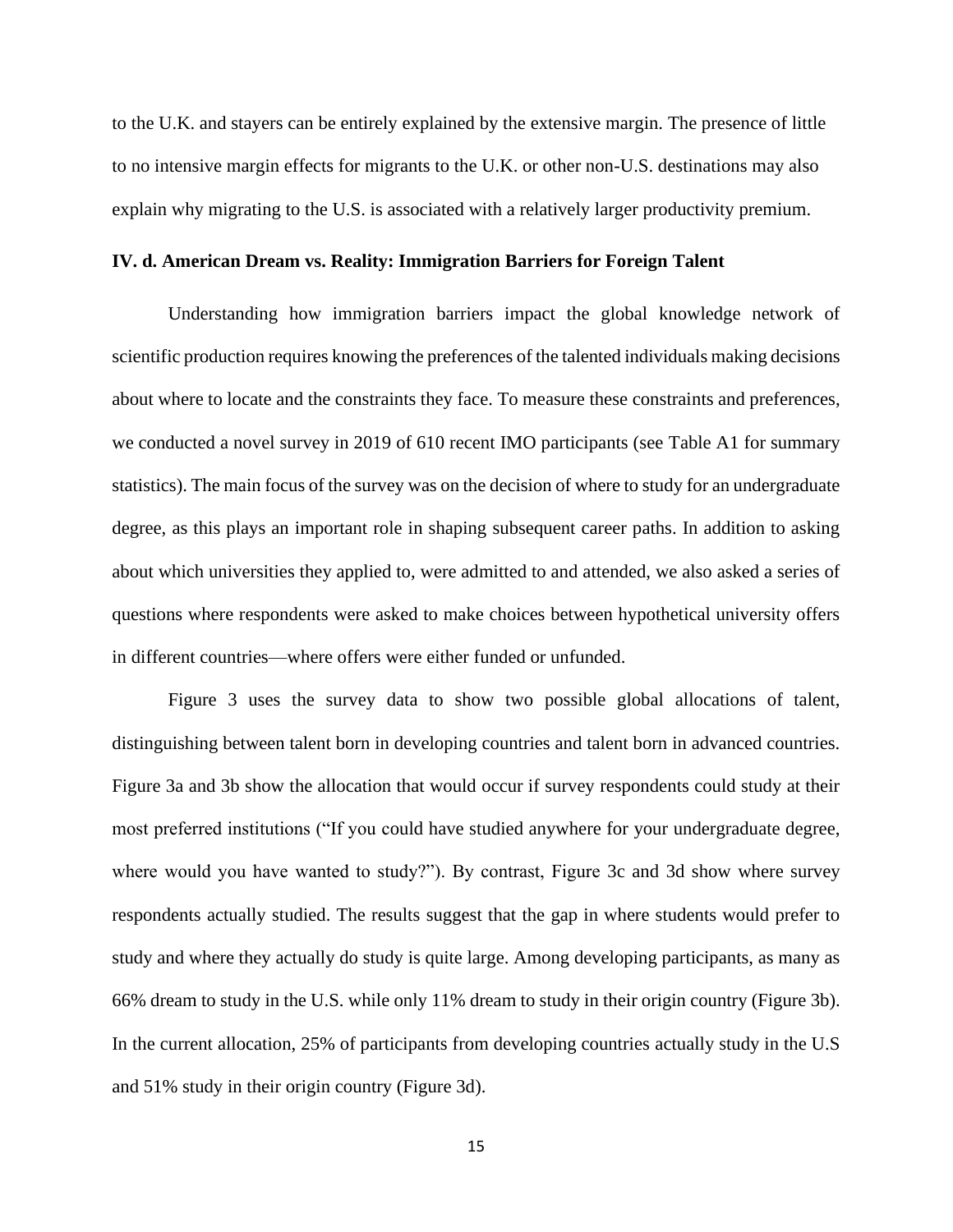Figure A2 depicts the gap between the dream and reality of studying in the U.S. over time. Enrollment and the dream to study in the U.S. has been rising over time among IMO participants from 2010 and 2018, despite the rising possibility of more restrictive immigration policies (e.g. restrictions on the possibility of working in the U.S. after graduation). Moreover, the gap between dreams and reality has grown over time. In the latest cohort from 2018, about half of *all* non-U.S. IMO participants dreamt of studying in the U.S., while only 15% actually enrolled in an U.S. undergraduate institution.<sup>10</sup>

Financing appears to be a key constraint driving the gap between the dreams and the actual destinations of study among talented youth. Forty percent of respondents report that the availability of financial assistance was a 'very important' or 'extremely important' factor in their decision to attend their undergraduate institution rather than a different one (rising to 56% for developing country participants).

To further investigate the importance of financing constraints, we turn to the hypothetical choice questions. Respondents were asked to choose between two university offers, which were structured to present an unfunded offer from a higher ranked institution (according to the Shanghai rankings) and a funded offer from a relatively lower ranked institution in the same country. We find that respondents overall chose the funded offer 54% of the time, while the share was as high as 81% for students from developing countries. In a regression of choosing the funded offer on whether a respondent is from an advanced country, including fixed effects for the pair of choices, we find that developing country respondents are 27% more likely to choose the funded offer compared to advanced country respondents (p=0.36) (see Table 4).

<sup>&</sup>lt;sup>10</sup> We also conducted a hypothetical choice analysis to identify what the short-term costs of a U.S. border closure would be (such as due to the pandemic or restrictive immigration policies). Under the U.S. border closure scenario, the share of IMO participants studying in their origin country would rise to 71% (that is 40% higher than current levels), as most of the immigrants currently going to the U.S. do not have non-U.S. admission offers.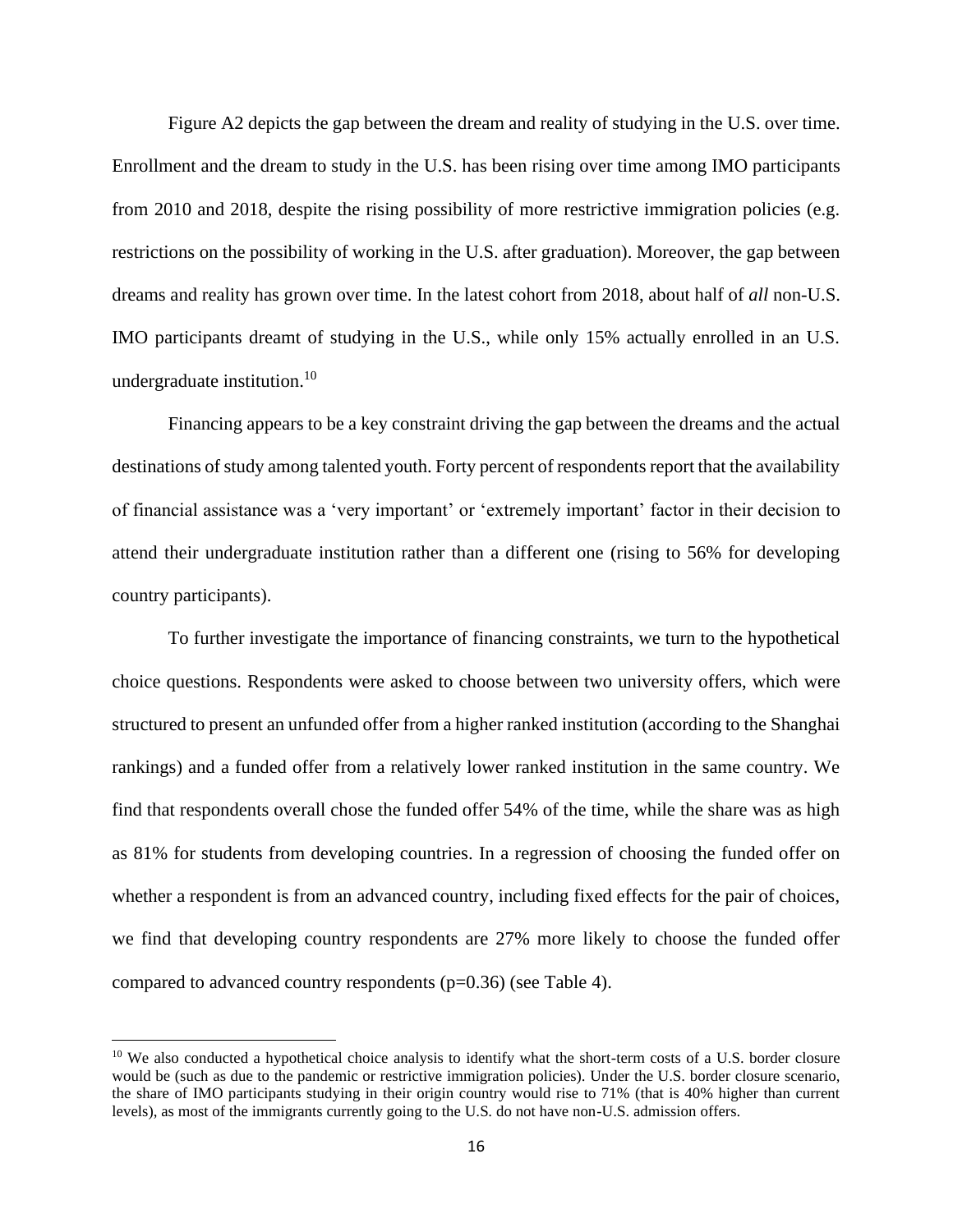Thus, overall, our findings strongly suggest that limited financing availability is the main factor driving the gap between dreams vs. actual destinations of study among talented youth.

#### **IV. e. Policies to Reduce Immigration Barriers: Green Cards vs. Scholarships?**

Easing financial constraints (e.g. through scholarships) can be one effective policy lever to attract talented foreign students to the U.S. Another policy that has been discussed by policymakers is increasing the number of visas offered for permanent work-based immigration (e.g. in November 2020 President-Elect Joseph Biden's immigration plan stated that "*foreign graduates of a U.S. doctoral program should be given a green card with their degree and that losing these highly-trained workers to foreign economies is a disservice to our own economic competitiveness.*") In this context, our survey data allows us to assess the potential effectiveness of improving the immigration climate through policy changes such as offering green cards—and therefore reducing the immigration certainty and improving the immigration climate more generally—to talented foreign students who study in the U.S.

Our analysis leverages a survey question where we asked respondents why they did not apply to U.S. undergraduate institutions. We find that only a small minority of respondents (around 11-15%) in either the developing or advanced country group cite the immigration climate as very important in their decisions not to apply to U.S. schools (see Figure A3). A much larger share cite tuition or living costs as a very important reason not to apply to U.S. institutions (57% among developing country participants and 37% among advanced country participants). These results suggest that relaxing financing constraints could be much more effective than improving the immigration climate.

The green card policy can be interpreted as a pull incentive (making the rewards of migrating to the U.S. more attractive) and financial assistance as a push program (reducing the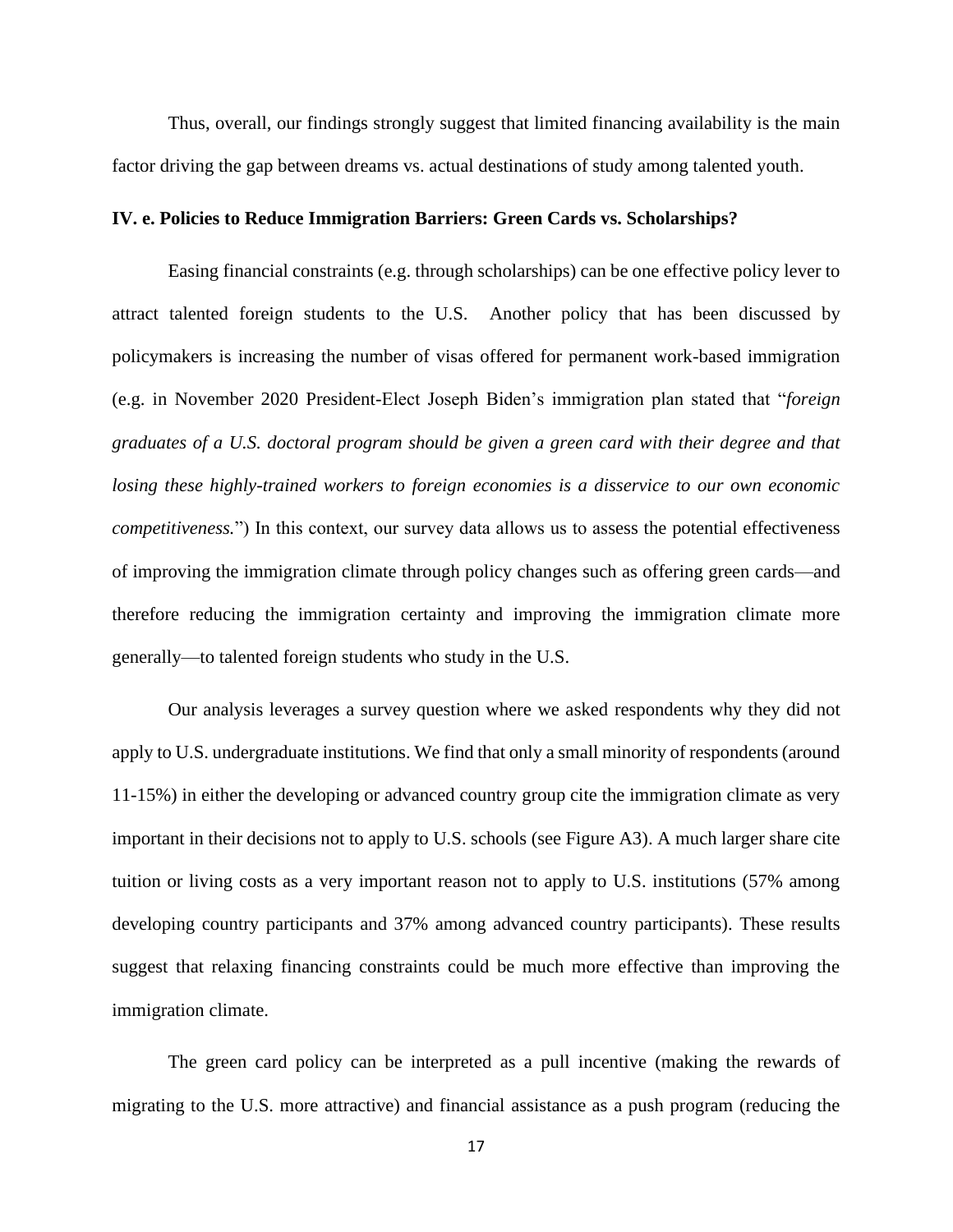constraints for talented individuals to realize their dreams). Prior work broadly suggests that while pull incentives can be potentially important for stimulating scientific discoveries, targeted push programs could be an effective complementary tool for the advancement of the knowledge frontier (Maurer 2006, Williams 2012). In terms of attracting top global talent, our results suggest that both types of policies work as complements. However, if policymakers have limited political capital at their disposal, then prioritizing scholarships for talented students may be significantly more effective than improving the immigration climate through policies like the promise of a green card after graduation. The key intuition behind this result is that a large majority of top talent already dream of studying in the U.S., however, over half of them are unable to study in the U.S.—chiefly due to financing constraints. Making the immigration climate more attractive such as through automatic green cards works to expand the pool of dreamers, without relaxing the more binding constraint of financing for those already desiring to come to the U.S.

# **IV. f. Consequences of Reducing Immigration Barriers for the Advancement of Global Science**

We next ask what global knowledge production would look like if policy changes lead to a lowering of immigration barriers. Combining the different components of our analysis, we derive a back-of-the-envelope estimate for the increase in knowledge production that would follow from a scenario in which all IMO participants who dream of studying in the U.S. are able to do so. The results of this exercise are illustrative, with the aim of putting initial estimates on this broad policy question. We find that under the scenario in which all IMO participants who dream of studying in the U.S. are able to do so, the total scientific output of each future cohort would increase by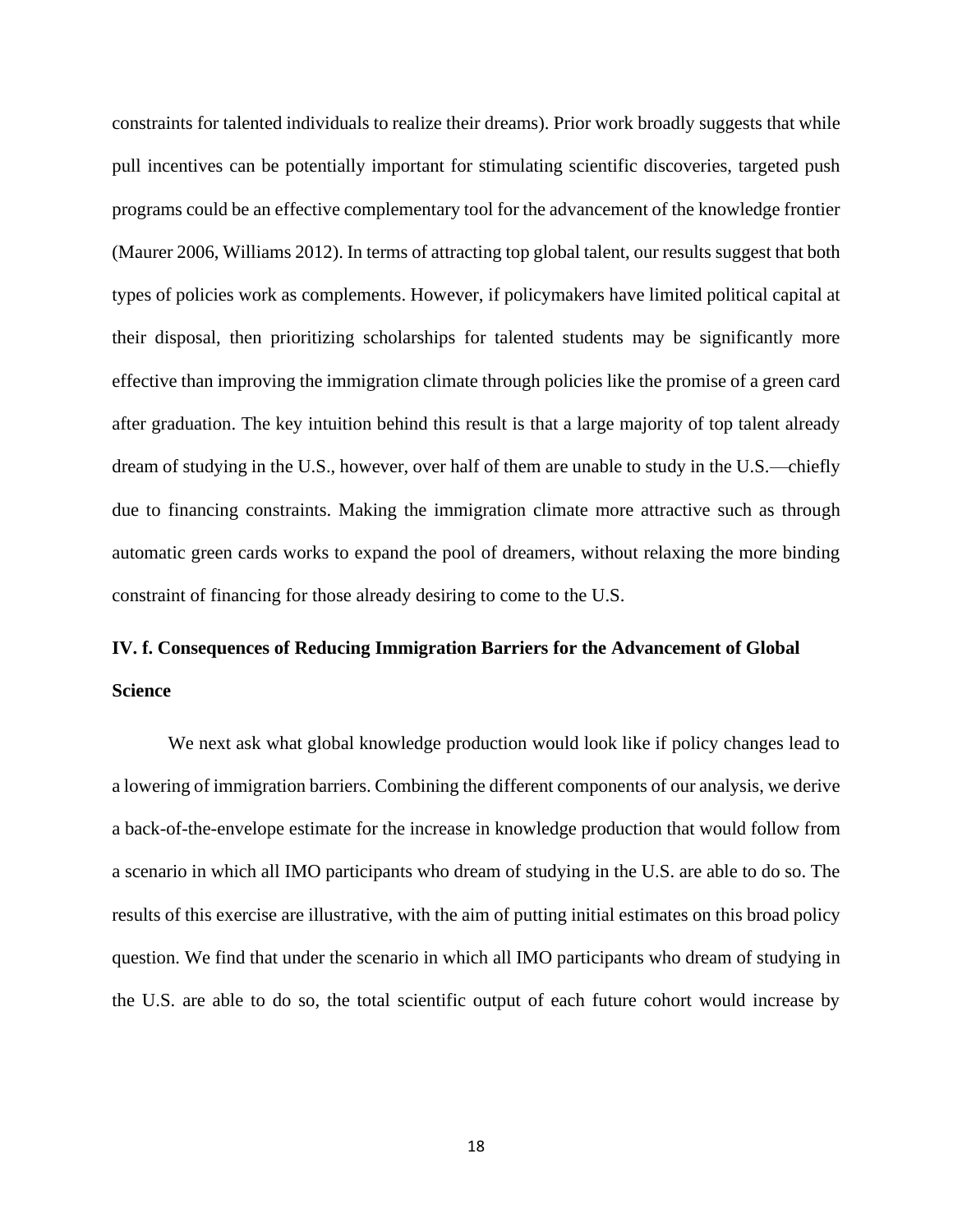$42\%$ <sup>11</sup>. This result is mainly driven by the productivity premium that is enjoyed by the foreign talent in the U.S.

#### **V. Discussion**

Using a range of novel data, this paper presents four key results about the impact of U.S. immigration barriers on global knowledge production. Overall, we find that immigration barriers—mainly due to financing constraints—are likely preventing the global talent pool to realize their full potential, thereby hurting the advancement of global science.

A few limitations of our study must be noted. First, regarding our results on productivity differences, one concern could be selection bias. That is, immigrants to the U.S. could be positively selected—above and beyond the IMO score that we control for. This would lead us to overestimate the effect of migration to the U.S. on productivity. We have partially mitigated the concern about selection by controlling for the IMO score during one's teenage years, which is a strong predictor of future productivity (Agarwal & Gaule 2020). But there may still be concerns about selection bias due to unobserved differences in talent or motivation. A second limitation of our study is related to our survey. There may be concerns due to selective response to the survey. However, the large sample of respondents (610) from a range of countries and participation years (Table A1) alleviate concerns about bias due to sample selection.

<sup>&</sup>lt;sup>11</sup> Among survey respondents, 67% are stayers, 15% are migrants to the U.S. and 19% are migrants to other countries. If all respondents who have their dream undergraduate institution in the U.S. could indeed study in the U.S., the share of migrants to the U.S. would jump to 41%, with the share of stayers going down to 48% and the share of migrants to other countries would go down to 11%. Our migrant productivity regressions suggest that migrants to the U.S. are 4.2 (exp(1.65)-1) times more productive than stayers and migrants to other countries are 2.2 times more productive than stayers. Total output would be 42% higher  $[(0.48*1+0.41*4.2+0.11*2.2) / (0.67*1+0.15*4.2+0.19*2.2)]$ . This calculation assumes that the productivity difference between stayers, migrant to the U.S. and migrants to other countries can be interpreted causally and does not depend on the number of stayers and migrants.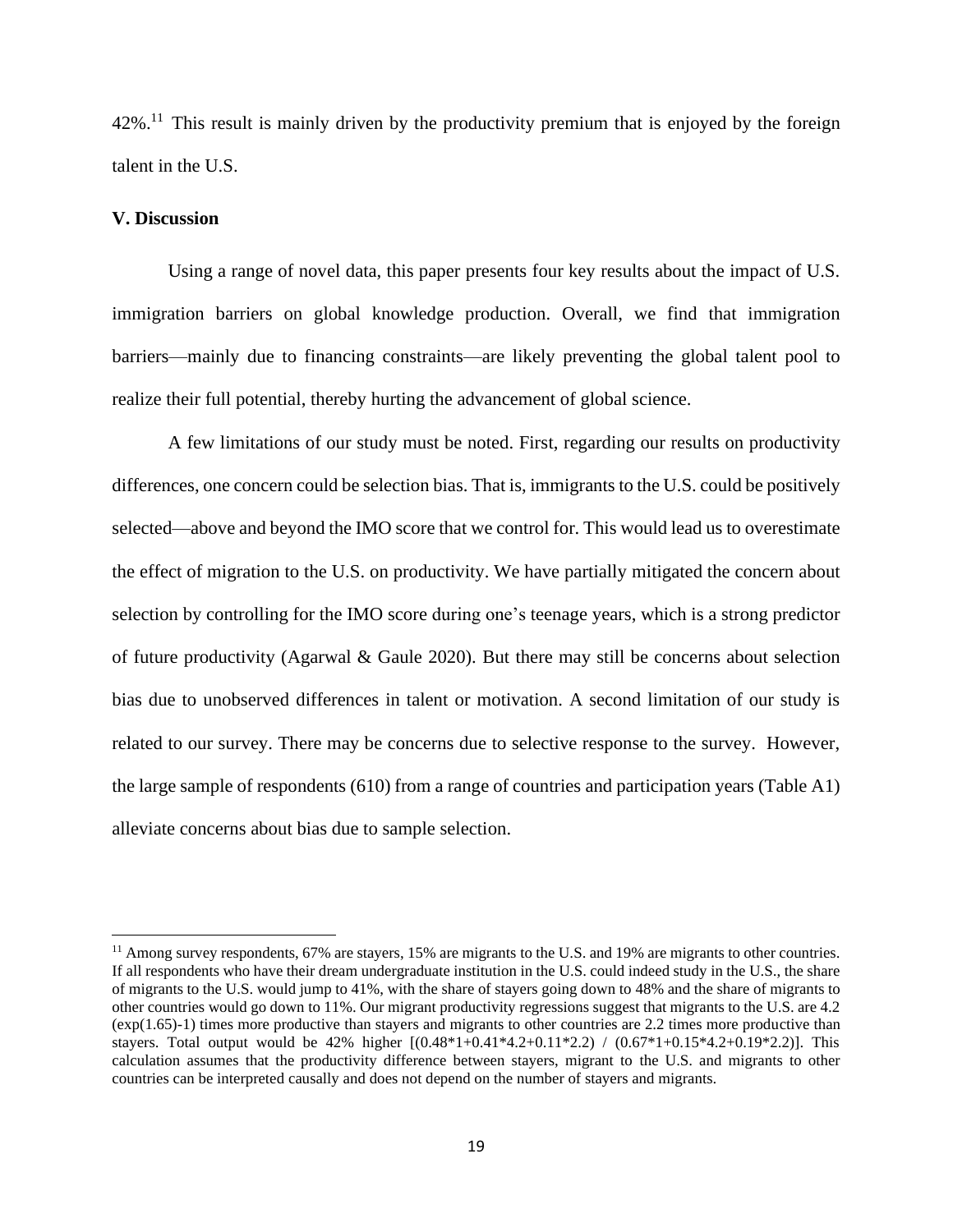Second, some of our results rely on hypothetical questions to elicit preferences about the importance of financing constraints. One concern could be about the external validity of these methods. However, recent work (Hainmueller, Hangartner, Yamamoto 2015) suggests that conjoint pair survey designs, such as our case in which respondents evaluate two university offers side by side, may come close to the behavioral benchmark.

A third limitation of our study pertains to the back-of-the-envelope calculation. One might worry that the arrival of more migrants in the U.S. could crowd out natives or previous immigrants of faculty positions or graduate programs spots. Conversely, additional migrants could generate positive knowledge spillover. The direction and magnitude of these effects are ambiguous as documented in prior work (Moser, Voena & Waldinger 2014; Borjas & Doran 2012; Ganguli 2015). While we assume that they are small relative to the direct effects of immigrants in our estimates, further research is needed to better understand the net effects. This caveat should be noted when discussing these results of the back-of-the-envelope calculations. However, even a relatively smaller U.S. migration production premium than what we estimate—either due to selection effects or crowding out effects—would likely still translate into a sizable effect of enabling financially constrained top talent to study in the U.S. on global scientific output. This is because our estimated magnitudes of productivity differences between U.S. and other destinations are large and in the order of four to six times.

A thorough examination of why and how U.S. immigration barriers matter is timely from the perspective of global science. By preventing many of the world's brightest talent from studying and working where they have been most productive, high immigration barriers are likely to hurt both the talented individuals and the advancement of global knowledge. Even in the absence of immigration policy changes or uncertainty, a reduction in migration to the U.S. might occur due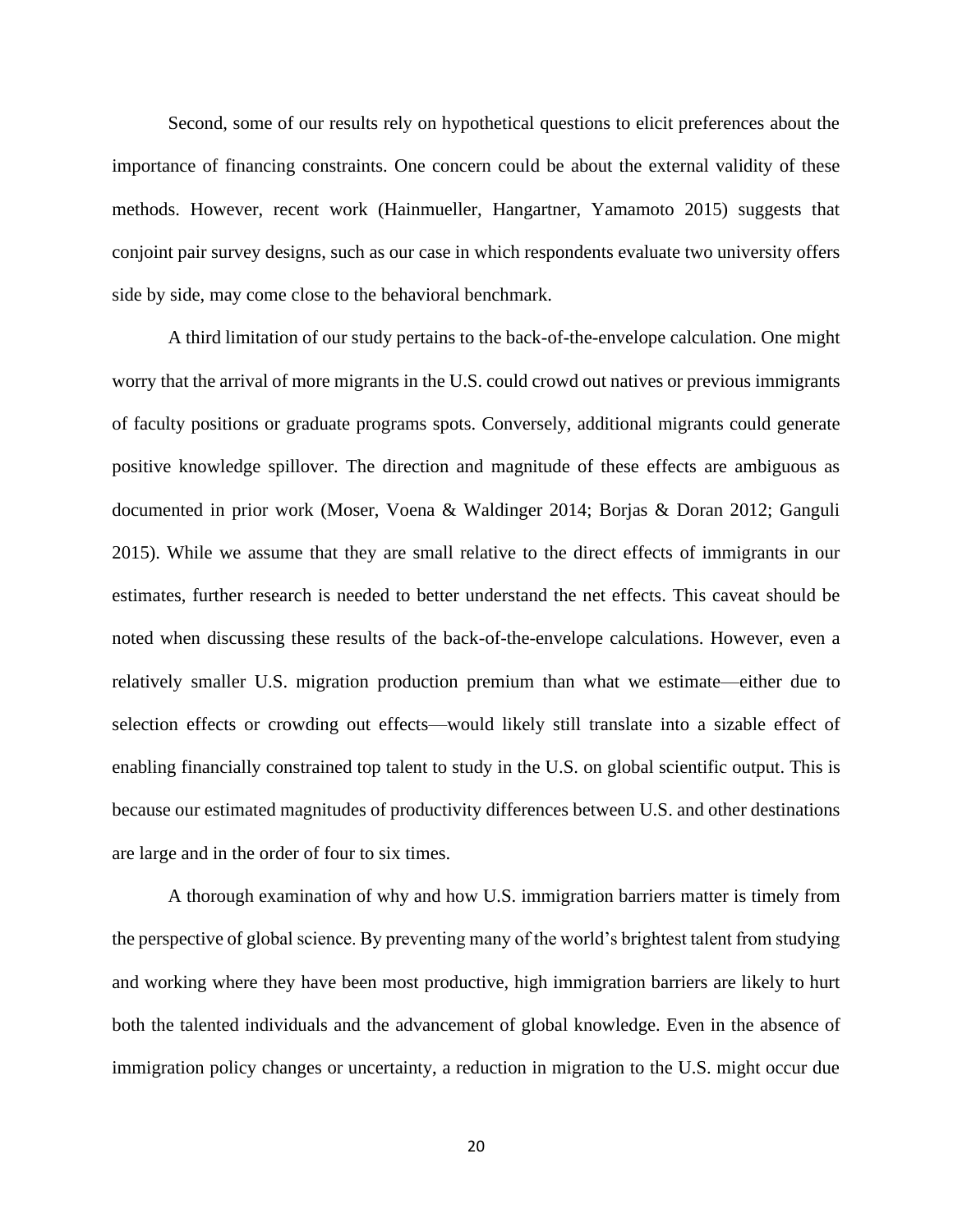to COVID-19. Additionally, U.S. borders may be less open in the future due to potentially rising nationalism. The scale of the threat to the advancement of science remains sizable.

Looking ahead, over the longer run, new talent hubs may emerge outside the U.S. and the global knowledge network may reconfigure itself. A key factor that may make migrants to the U.S. particularly productive is the possibility of interaction with other talented individuals who migrate there. Similarly, the U.S. may be a dream destination for many talented youth in part because other talented individuals have moved there. There is no reason a similar dynamic could not occur in countries such as the U.K., Germany, Switzerland, Canada, Italy, Switzerland, Singapore or the United Arab Emirates. For that to occur, however, a country aspiring to become a talent hub will likely need to address financing constraints as a first priority. That step alone could potentially alter global talent flows significantly—as there exists a pool of well-identified talented teenage talent in several scientific fields (e.g. mathematics, physics, chemistry, etc.).

In particular, the success of the U.S. in attracting top talent has been largely predicated on the targeted strategies of a few universities such as MIT (which attracts 25% of foreign IMO participants in our sample) of actively recruiting top foreign talent with funded admission offers. Thus, the adverse impact of continuing U.S. immigration barriers to the global advancement of science can be mitigated if other countries are able to replicate the existing 'U.S.-MIT' model of combining (i) stable open borders, (ii) full scholarships for top talent (especially for those coming from lower income countries), and (iii) a top-ranked university serving as a home for global talent.

Both political economy and budgetary challenges may, however, make it difficult for other countries to simultaneously create all three factors. Nevertheless, our analysis suggests that there may be other opportunities available to the global scientific community. For instance, the recent actions of some top universities to create a second campus in countries with relatively open borders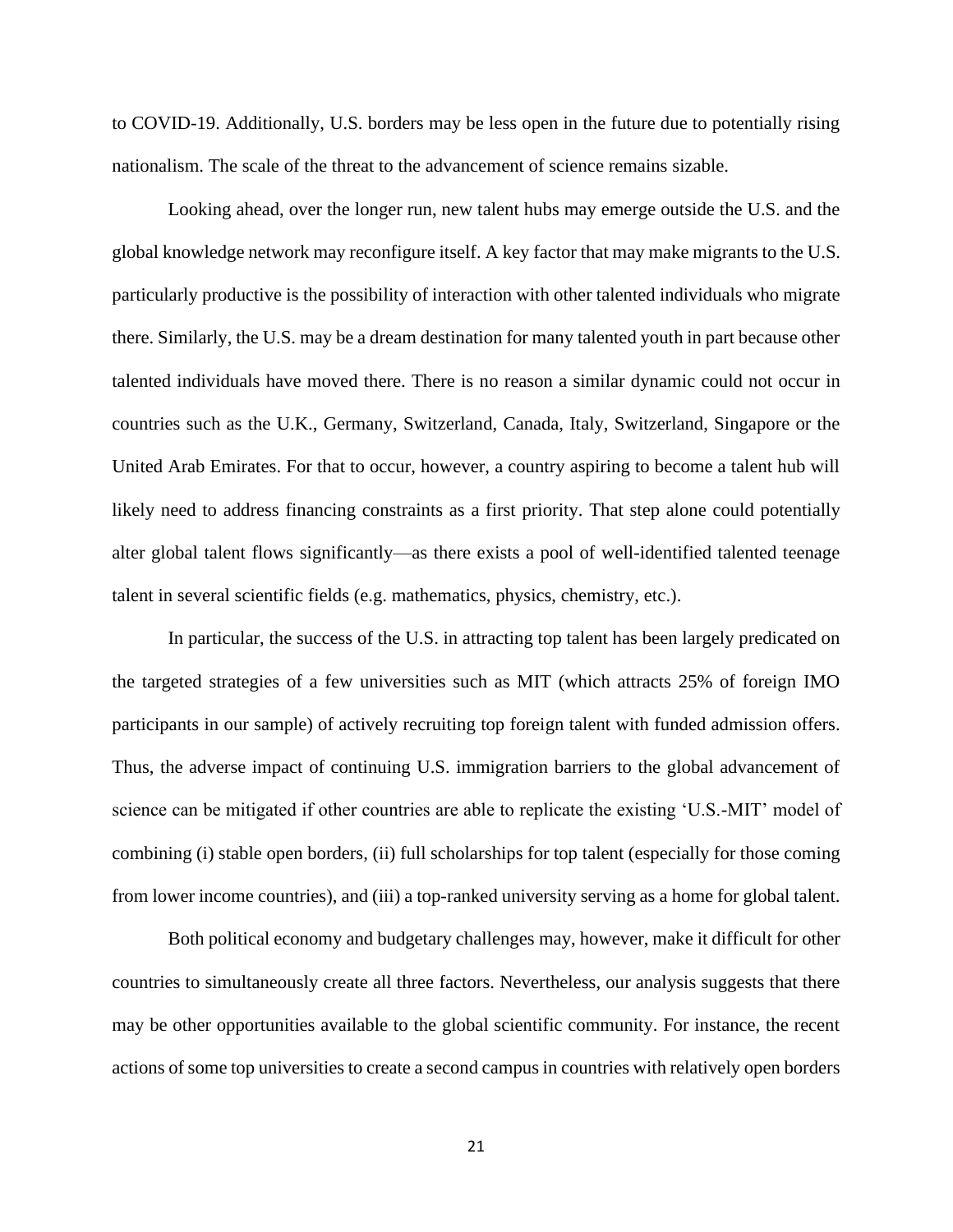could offer promise to achieve the trifecta. Notably, schools such as New York University in Abu Dhabi or the Yale-National University of Singapore campus in Singapore were mentioned as dream schools in our survey. Another model is provided by The Instituto de Matemática Pura e Aplicada (IMPA), a public institution in Brazil that has been a hub for talent from all over South America. Thus, geographic re-location of learning centers could be one alternate approach to potentially overcome the adverse impact of immigration barriers on global science. In the same vein, improving centers of learning in developing countries to nurture domestic talent will also likely be helpful.

Immigration barriers—especially due to financing constraints but also more recently due to the pandemic and policy changes—ends up depriving several talented individuals from the opportunity of nurturing their talent. Furthermore, such barriers compel many talented youth to be matched with unfavorable educational environments not aligned with their preferences. Timely action by global policymakers and the scientific community is needed to ensure both equal opportunities for talented individuals and to accelerate the global advancement of science and knowledge.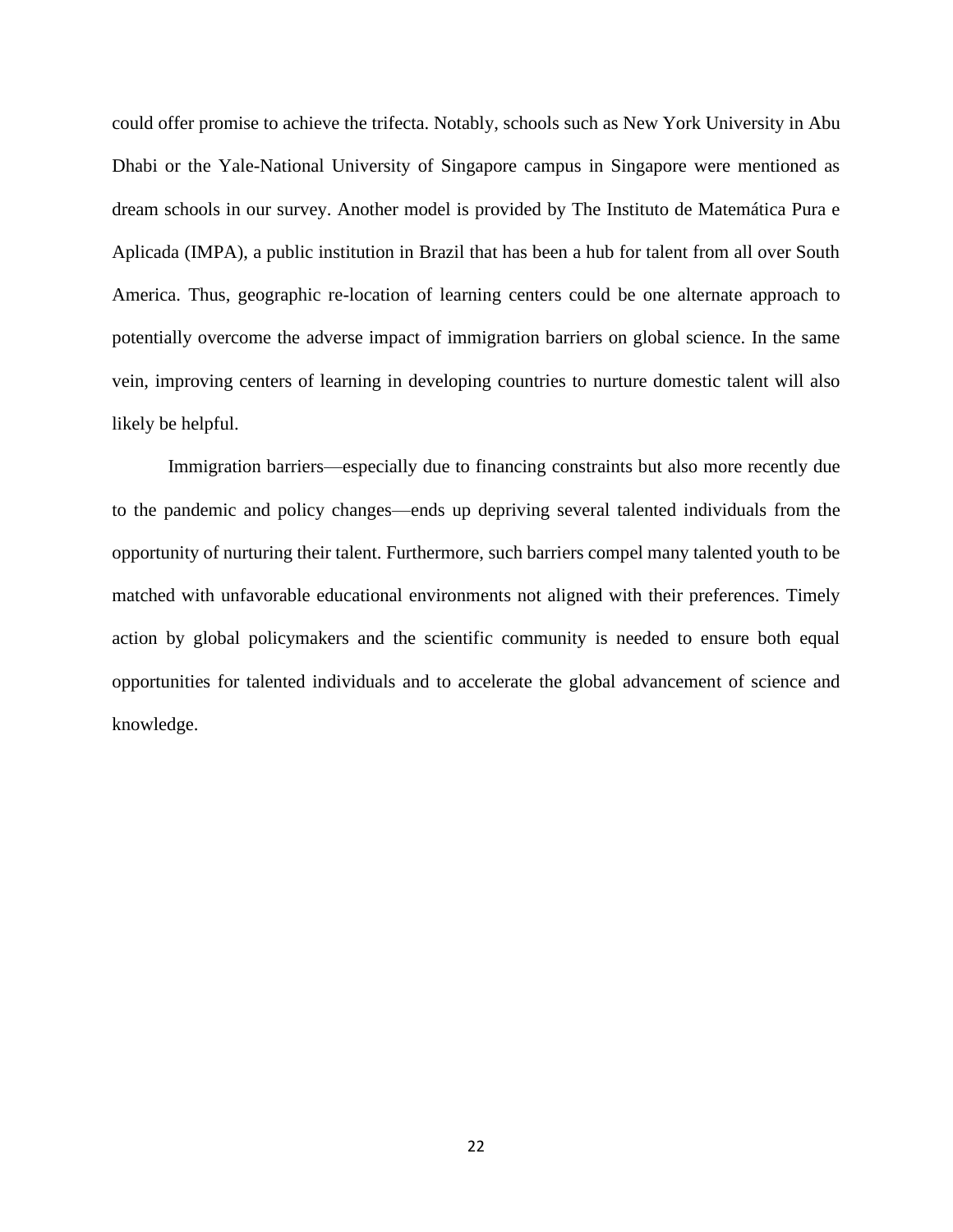#### **Appendix: Select Questions from the Survey Instrument**

This section presents select questions from the survey instrument, with an emphasis on the questions that are inputs for our main results.

Q1 What was/is the name of your undergraduate degree institution? \_\_\_\_\_\_ Click to write Item 1 (1)

Q2 If you could have studied anywhere for your undergraduate degree, where would you have wanted to study?

\_\_\_\_\_\_ Click to write Item 1 (1)  $\frac{1}{2}$  Click to write Item 2 (2)

\_\_\_\_\_\_ Click to write Item 3 (3)

\_\_\_\_\_\_ Click to write Item 4 (4)

 $\frac{1}{2}$  Click to write Item 5 (5)

Q3. Below are names of some of the U.S. and U.K. universities that rank highly in various national and international rankings of mathematics departments. Did you apply to one or more these universities for your undergraduate degree in each of these groups?

|                                                                                                                           | Yes $(1)$ | No(2) |
|---------------------------------------------------------------------------------------------------------------------------|-----------|-------|
| MIT, Stanford, Princeton,<br>Harvard, NYU, UCLA,<br>Berkeley (1)                                                          |           |       |
| Wisconsin, Stony Brook,<br>Rutgers, Chicago, UC San<br>Diego, University of Texas at<br>Austin, Columbia, Michigan<br>(2) |           |       |
| Cambridge, Oxford (3)                                                                                                     |           |       |
| Warwick, Imperial College,<br>Edinburgh $(4)$                                                                             |           |       |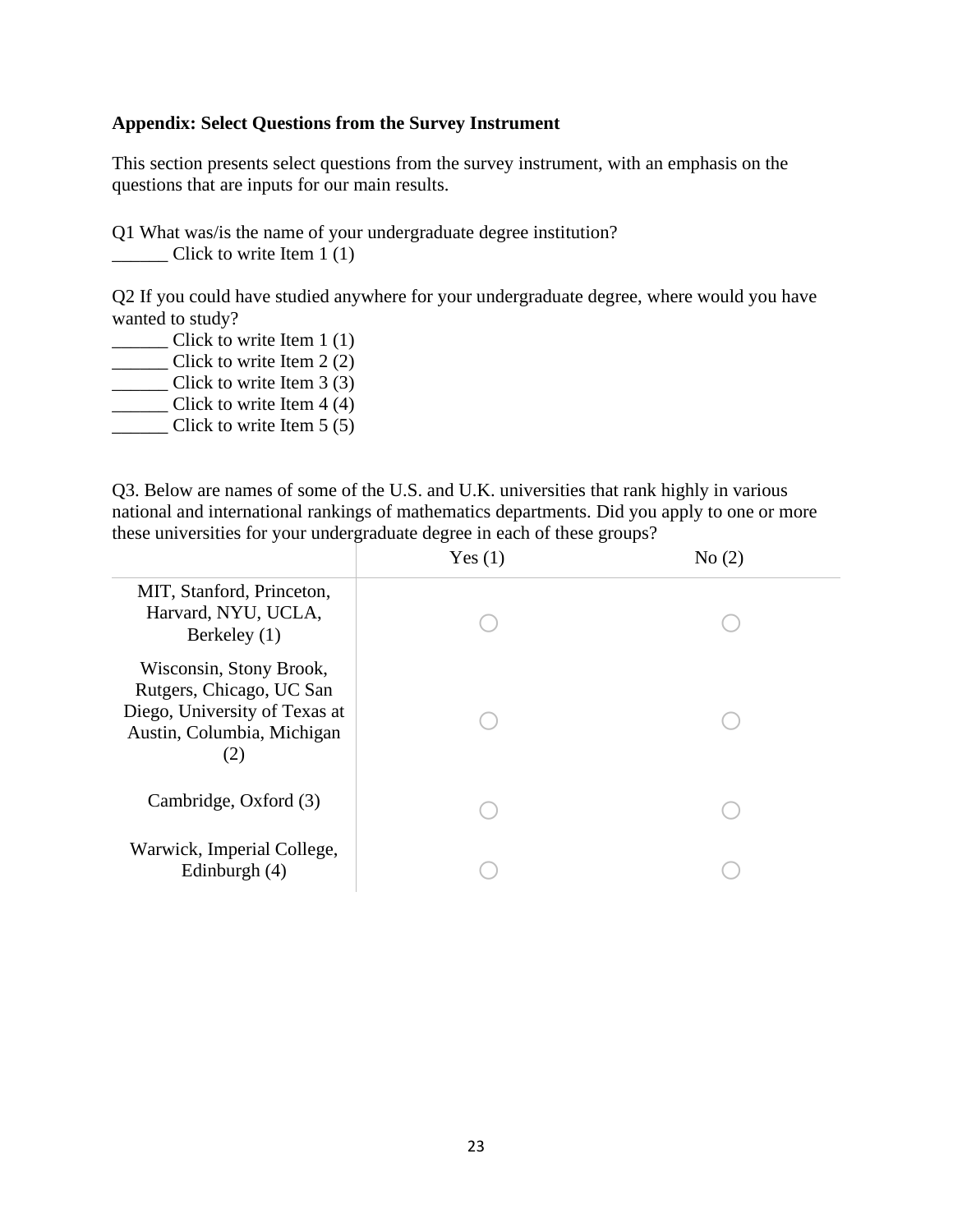|                                                       | Very important (1) | Moderately important<br>(2) | Not important $(3)$ |
|-------------------------------------------------------|--------------------|-----------------------------|---------------------|
| Low probability of<br>being admitted (1)              |                    |                             |                     |
| Tuition costs $(2)$                                   |                    |                             |                     |
| Living costs $(3)$                                    |                    |                             |                     |
| Preference to stay in<br>my home country $(4)$        |                    |                             |                     |
| Preference to be close<br>to my family $(5)$          |                    |                             |                     |
| Applications costs,<br>including SAT and<br>TOEFL (6) |                    |                             |                     |
| Immigration climate<br>(7)                            |                    |                             |                     |

Q4. If you didn't apply to several of these universities, which of the following were factors in your decision not to apply?

Q5.Suppose you had the choice between these two admission offers. Which one would you choose

| College admission offer #1<br><b>University: University of Cambridge</b><br>Location: Cambridge, United Kingdom<br><b>Financial support:</b> No financial support |                   | College admission offer #2<br><b>University: University of Manchester</b><br><b>Location:</b> Manchester, United Kingdom<br><b>Financial support:</b> Full financial support |                    |  |
|-------------------------------------------------------------------------------------------------------------------------------------------------------------------|-------------------|------------------------------------------------------------------------------------------------------------------------------------------------------------------------------|--------------------|--|
|                                                                                                                                                                   | Prefer left $(1)$ | Indifferent $(2)$                                                                                                                                                            | Prefer right $(3)$ |  |
| Which offer do you<br>prefer? $(1)$                                                                                                                               |                   |                                                                                                                                                                              |                    |  |

Note: each respondent had four counterfactual choice questions of this type.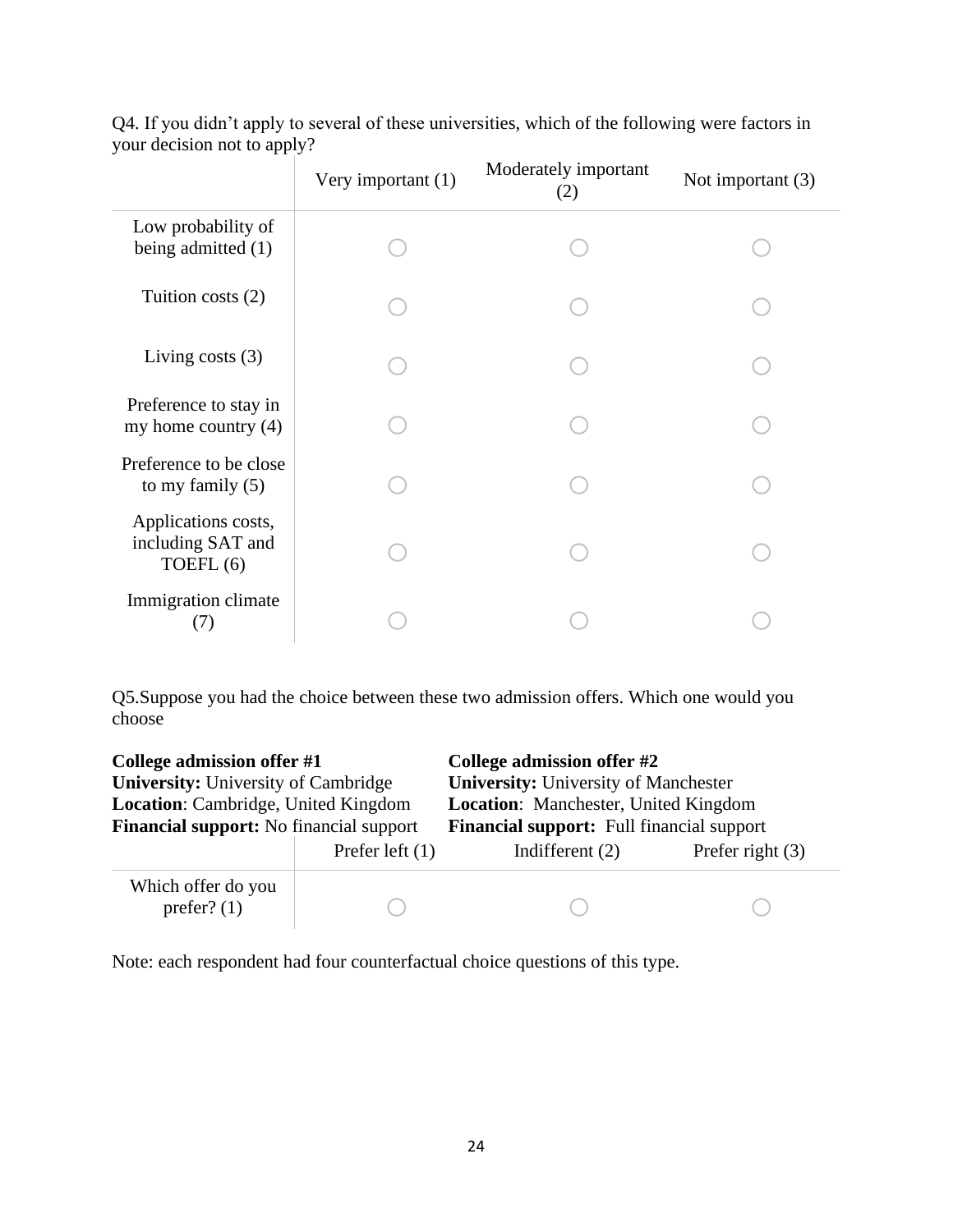#### **References**

- Agarwal, R. and Gaule, P., 2020. Invisible Geniuses: Could the Knowledge Frontier Advance Faster? *American Economic Review: Insights*. 2(4):409-424
- Bahar, D., Choudhury, P. and Rapoport, H., 2020. Migrant inventors and the technological advantage of nations. *Research Policy*, p.103947.
- Bell, A., Chetty, R., Jaravel, X., Petkova, N. and Van Reenen, J., 2019. Who becomes an inventor in America? The importance of exposure to innovation. *The Quarterly Journal of Economics*, 134(2), pp.647-713.
- Borjas, G.J. and Doran, K.B., 2012. The collapse of the Soviet Union and the productivity of American mathematicians. *The Quarterly Journal of Economics*, 127(3), pp.1143-1203.
- Chetty, R. and Hendren, N., 2018. The impacts of neighborhoods on intergenerational mobility I: Childhood exposure effects. *The Quarterly Journal of Economics*, 133(3), pp.1107-1162.
- Clemens, M.A., 2013. Why do programmers earn more in Houston than Hyderabad? Evidence from randomized processing of US visas. *American Economic Review*, 103(3), pp.198- 202.
- Freeman, R.B., Ganguli, I. and Murciano-Goroff, R., 2015. Why and wherefore of increased scientific collaboration. In in Adam Jaffe and Benjamin Jones (eds), *The changing frontier: Rethinking science and innovation policy* (pp. 17-48). University of Chicago Press.
- Ganguli, Ina, 2017. "Emigrate or Collaborate? Evidence on Location and Scientific Productivity from the Soviet Brain Drain", Mimeo.
- Ganguli, I., 2015. Immigration and ideas: What did Russian scientists "bring" to the United States? *Journal of Labor Economics*, 33(S1), pp.S257-S288.
- Gaulé, P., 2014. Who comes back and when? Return migration decisions of academic scientists. *Economics Letters*, 124(3), pp.461-464.
- Gibson, J., and McKenzie, D. (2011). The microeconomic determinants of emigration and return migration of the best and brightest: Evidence from the Pacific. *Journal of Development Economics*, 1(95), 18-29.
- Gibson, J., & McKenzie, D. (2012). The economic consequences of 'brain drain' of the best and brightest: Microeconomic evidence from five countries. *The Economic Journal*, 122(560), 339-375.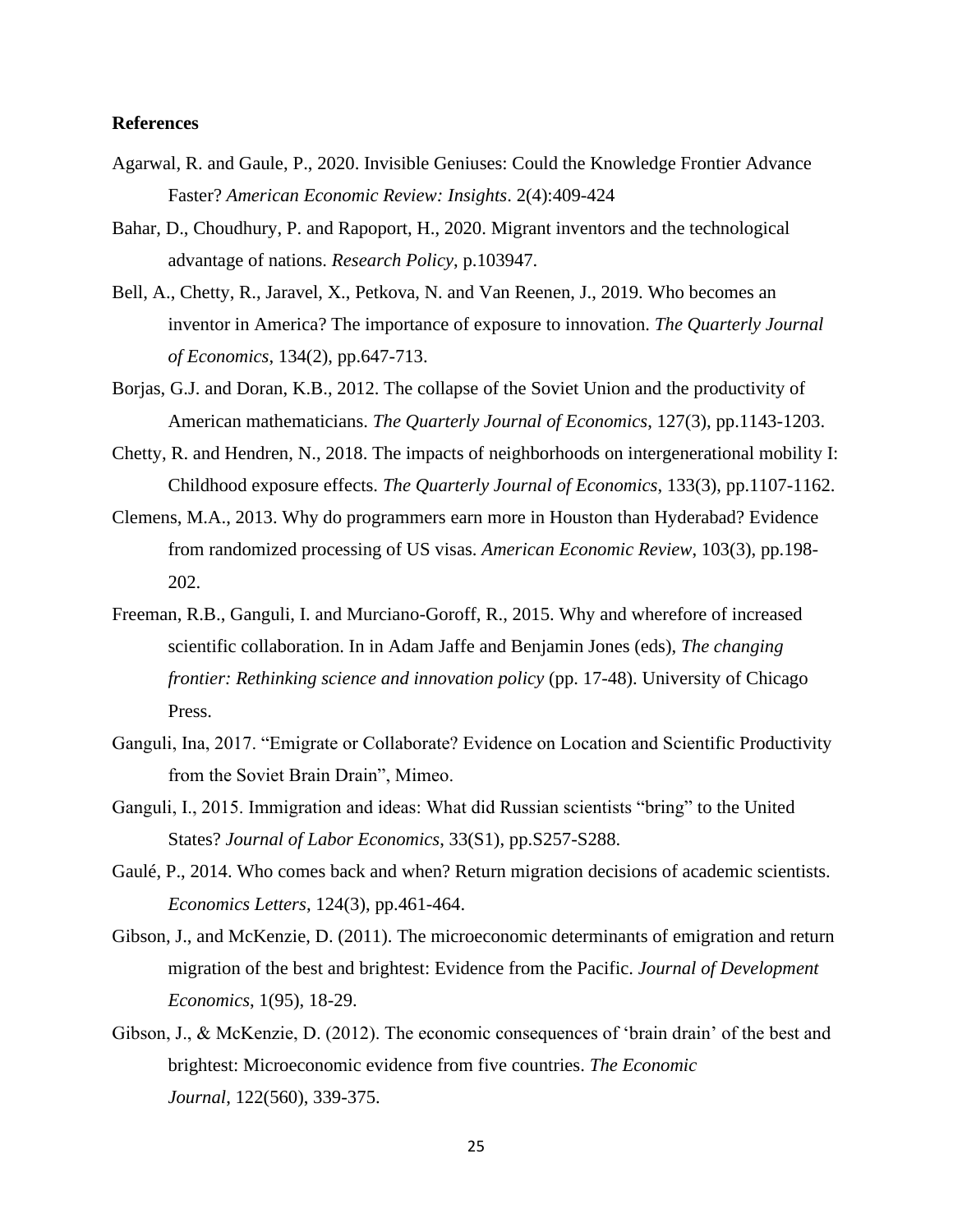- Gibson, J., & McKenzie, D. (2014). Scientific mobility and knowledge networks in high emigration countries: Evidence from the Pacific. *Research Policy*, 43(9), 1486-1495.
- Hainmueller, J., Hangartner, D. and Yamamoto, T., 2015. Validating vignette and conjoint survey experiments against real-world behavior. *Proceedings of the National Academy of Sciences*, 112(8), pp.2395-2400.
- Hunter, R.S., Oswald, A.J. and Charlton, B.G., 2009. The Elite Brain Drain. *The Economic Journal*, 119(538), pp.F231-F251.
- Kahn, S. and MacGarvie, M.J., 2016. How important is US location for research in science?. *Review of Economics and Statistics*, 98(2), pp.397-414.
- Kerr, W. R. (2018). The Gift of Global Talent: How Migration shapes Business, Economy & Society. Stanford University Press.
- Kerr, W.R., 2008. Ethnic scientific communities and international technology diffusion. *The Review of Economics and Statistics*, 90(3), pp.518-537.
- Li, J., Yin, Y., Fortunato, S. and Wang, D., 2019. Nobel laureates are almost the same as us. *Nature Reviews Physics*, 1(5), pp.301-303.
- Lowe, D., 2020. "A Brief Note on Immigration and American Science", https://blogs.sciencemag.org/pipeline/archives/2020/07/21/a-brief-note-on-immigrationand-american-science
- Maurer, S. M. (2006). Choosing the right incentive strategy for research and development in neglected diseases. Bulletin of the World Health Organization, 84, 376-381.
- Moser, P., Voena, A. and Waldinger, F., 2014. German Jewish émigrés and US invention. *American Economic Review*, 104(10), pp.3222-55.
- Scellato, G., Franzoni, C. and Stephan, P., 2015. Migrant scientists and international networks. *Research Policy*, 44(1), pp.108-120.
- Weinberg, B.A., 2011. Developing science: Scientific performance and brain drains in the developing world. *Journal of Development Economics*, 95(1), pp.95-104.
- Williams, H. (2012). Innovation inducement prizes: Connecting research to policy. *Journal of Policy Analysis and Management*, 31(3), 752-776.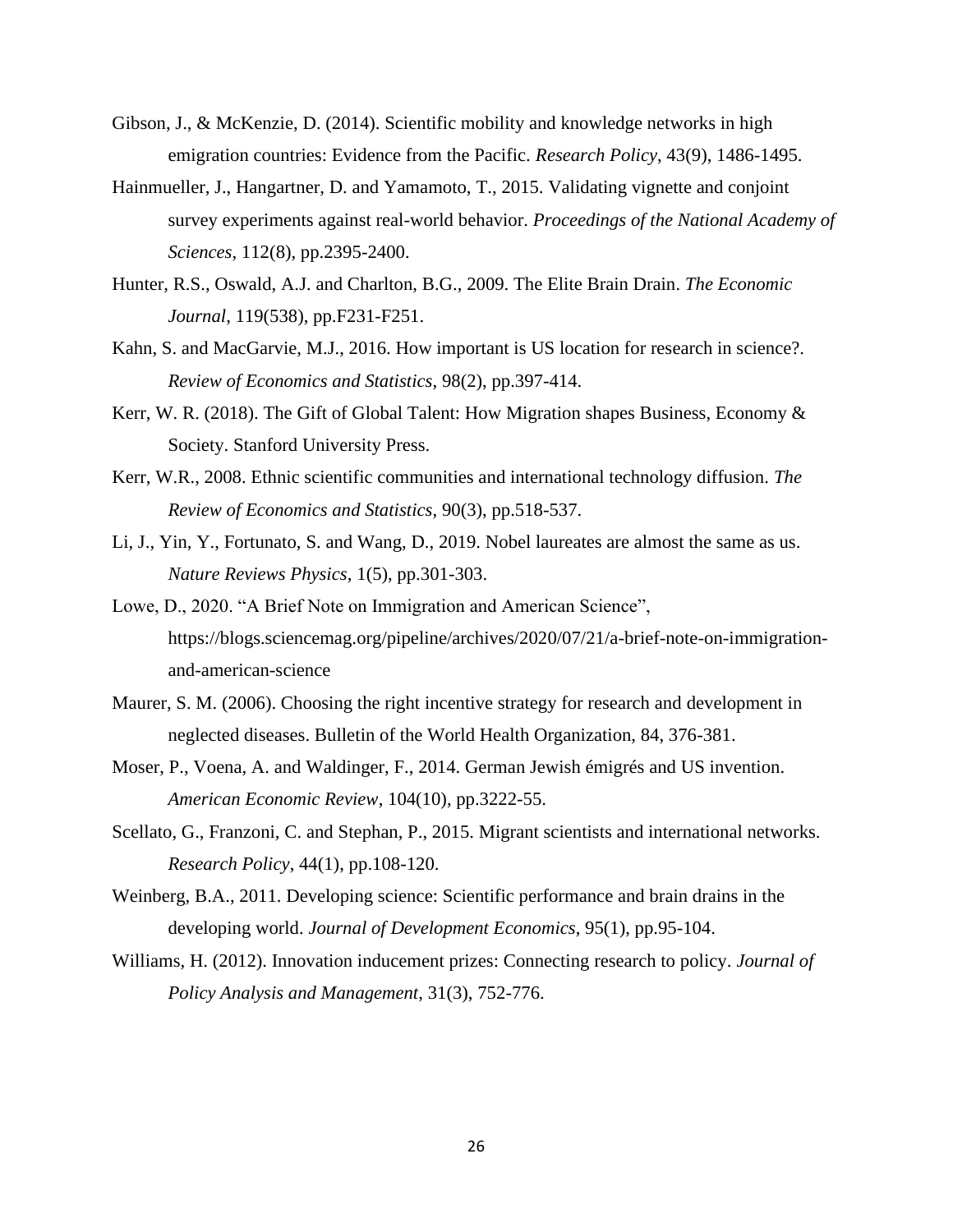## **Tables**

|                                      | (1)        | (2)                 | (3)            | (4)                              |  |
|--------------------------------------|------------|---------------------|----------------|----------------------------------|--|
| Dep. Variable->                      |            | Cites-weighted math |                | Becoming speaker at the          |  |
|                                      |            | publications        |                | <b>International Congress of</b> |  |
|                                      |            |                     | Mathematicians |                                  |  |
| Migrant                              | $1.445***$ |                     | $0.033***$     |                                  |  |
|                                      | (0.218)    |                     | (0.009)        |                                  |  |
|                                      |            |                     |                |                                  |  |
| Migrant to the U.S.                  |            | $1.653***$          |                | $0.052***$                       |  |
|                                      |            | (0.216)             |                | (0.013)                          |  |
|                                      |            |                     |                |                                  |  |
| Migrant to the U.K.                  |            | $1.020***$          |                | 0.007                            |  |
|                                      |            | (0.368)             |                | (0.018)                          |  |
|                                      |            |                     |                |                                  |  |
| Migrant to other                     |            | $1.158***$          |                | 0.010                            |  |
| countries                            |            | (0.294)             |                | (0.010)                          |  |
|                                      |            |                     |                |                                  |  |
| IMO points score FE                  | Yes        | Yes                 | Yes            | Yes                              |  |
| Country of origin FE                 | Yes        | Yes                 | Yes            | Yes                              |  |
| Year of IMO<br>participation FE      | Yes        | Yes                 | Yes            | Yes                              |  |
| Observations                         | 2,195      | 2,195               | 2,272          | 2,272                            |  |
| Mean of Dep. Variable<br>for Stayers | 38.1       | 38.1                | 0.008          | 0.008                            |  |

## **Table 1. Migrant productivity regressions**

These regressions are run on the sample of IMO medalists participating at the IMO between 1981 and 2000. Specifications in column 1 and 2 use mathematics publications weighted by the number of forward cites received until 2017 as dependent variable and are estimated with Poisson regressions. Specifications in columns 3 and 4 use the propensity to become a speaker at the International Congress of Mathematicians as dependent variable and are estimated with OLS. Robust Standard errors in parentheses.  $p < 0.1$ ,  $\sqrt[k]{p} < 0.05$ ,  $\sqrt[k]{p} < 0.01$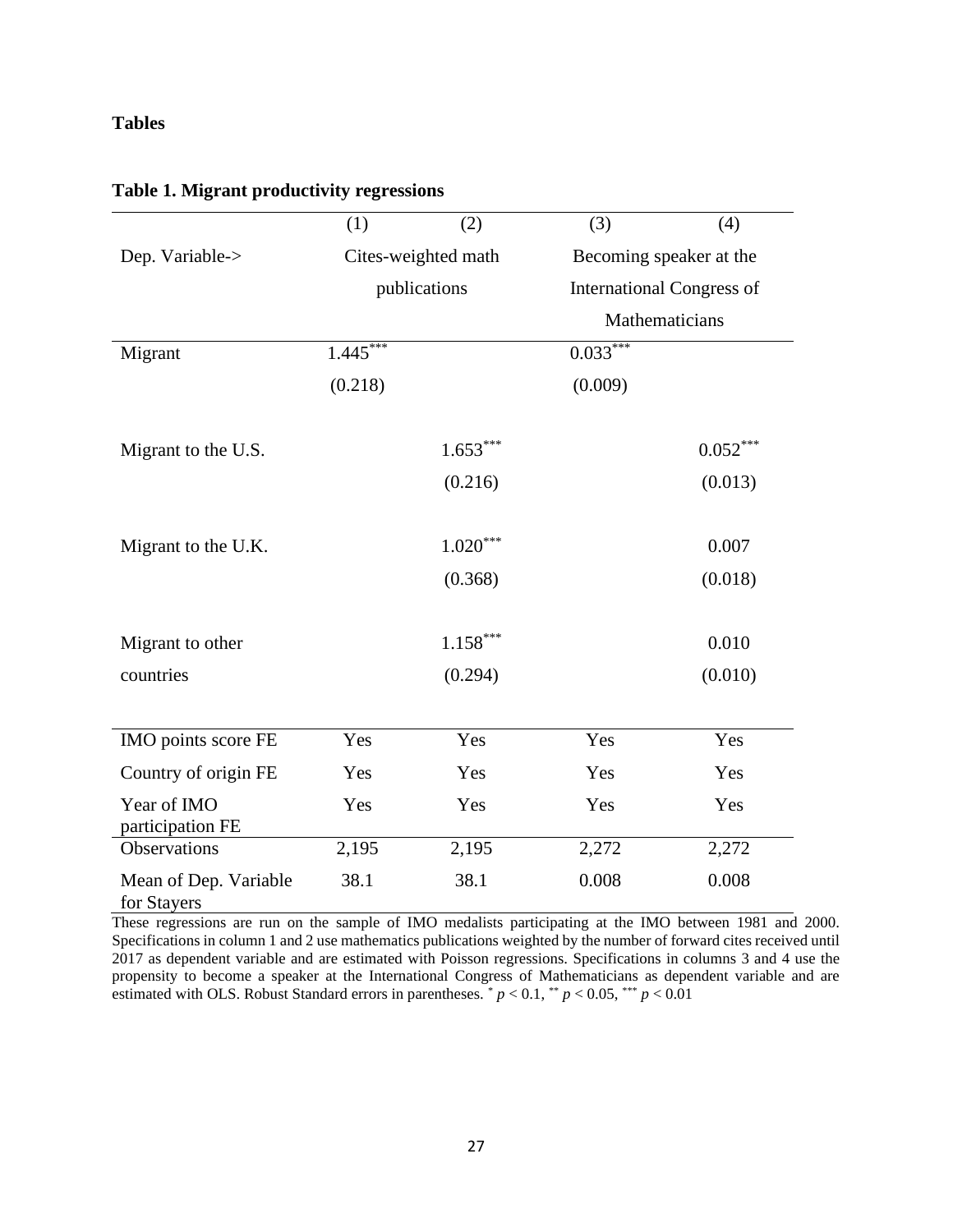|                      | (1)        | (2)        | (3)        | (4)        |
|----------------------|------------|------------|------------|------------|
| Panel A              | Academia   | Academia   | Finance    | IT         |
|                      | (math)     | (not math) |            |            |
| Migrant              | $0.238***$ | $0.158***$ | $0.060***$ | $0.146***$ |
|                      | (0.022)    | (0.019)    | (0.012)    | (0.018)    |
| IMO points score FE  | Yes        | Yes        | Yes        | Yes        |
| Country of origin FE | Yes        | Yes        | Yes        | Yes        |
| Year of IMO          | Yes        | Yes        | Yes        | Yes        |
| participation FE     |            |            |            |            |
| Observations         | 2,272      | 2,272      | 2,272      | 2,272      |
| Mean of Dep.         | 0.179      | 0.083      | 0.028      | 0.054      |
| Variable for Stayers |            |            |            |            |
|                      |            |            |            |            |
|                      |            |            |            |            |
| Panel B              | (1)        | (2)        | (3)        | (4)        |
|                      | Academia   | Academia   | Finance    | IT         |
|                      | (math)     | (not math) |            |            |
| Migrant to the U.S.  | $0.208***$ | $0.157***$ | $0.038***$ | $0.202***$ |
|                      | (0.028)    | (0.024)    | (0.014)    | (0.025)    |
|                      |            |            |            |            |
| Migrant to the U.K.  | $0.264***$ | $0.116***$ | $0.257***$ | $-0.012$   |
|                      | (0.066)    | (0.053)    | (0.059)    | (0.025)    |
|                      |            |            |            |            |
| Migrant to other     | $0.281***$ | $0.171***$ | $0.038***$ | $0.099***$ |
| countries            |            |            |            |            |
|                      | (0.036)    | (0.032)    | (0.019)    | (0.027)    |
| IMO points score FE  | Yes        | Yes        | Yes        | Yes        |
| Country of origin FE | Yes        | Yes        | Yes        | Yes        |
| Year of IMO          | Yes        | Yes        | Yes        | Yes        |
| participation FE     |            |            |            |            |
| <b>Observations</b>  | 2,272      | 2,272      | 2,272      | 2,272      |
| Mean of Dep.         | 0.179      | 0.083      | 0.028      | 0.054      |
| Variable for Stayers |            |            |            |            |

## **Table 2. Migration and occupations**

These regressions are run on the sample of IMO medalists participating at the IMO between 1981 and 2000. Occupations were manually collected from online profiles, LinkedIn and similar sources; individuals who could not be found online are coded as not being in any of the four occupations. Robust Standard errors in parentheses. \* *p* < 0.1,  $*^{*} p < 0.05$ ,  $*^{**} p < 0.01$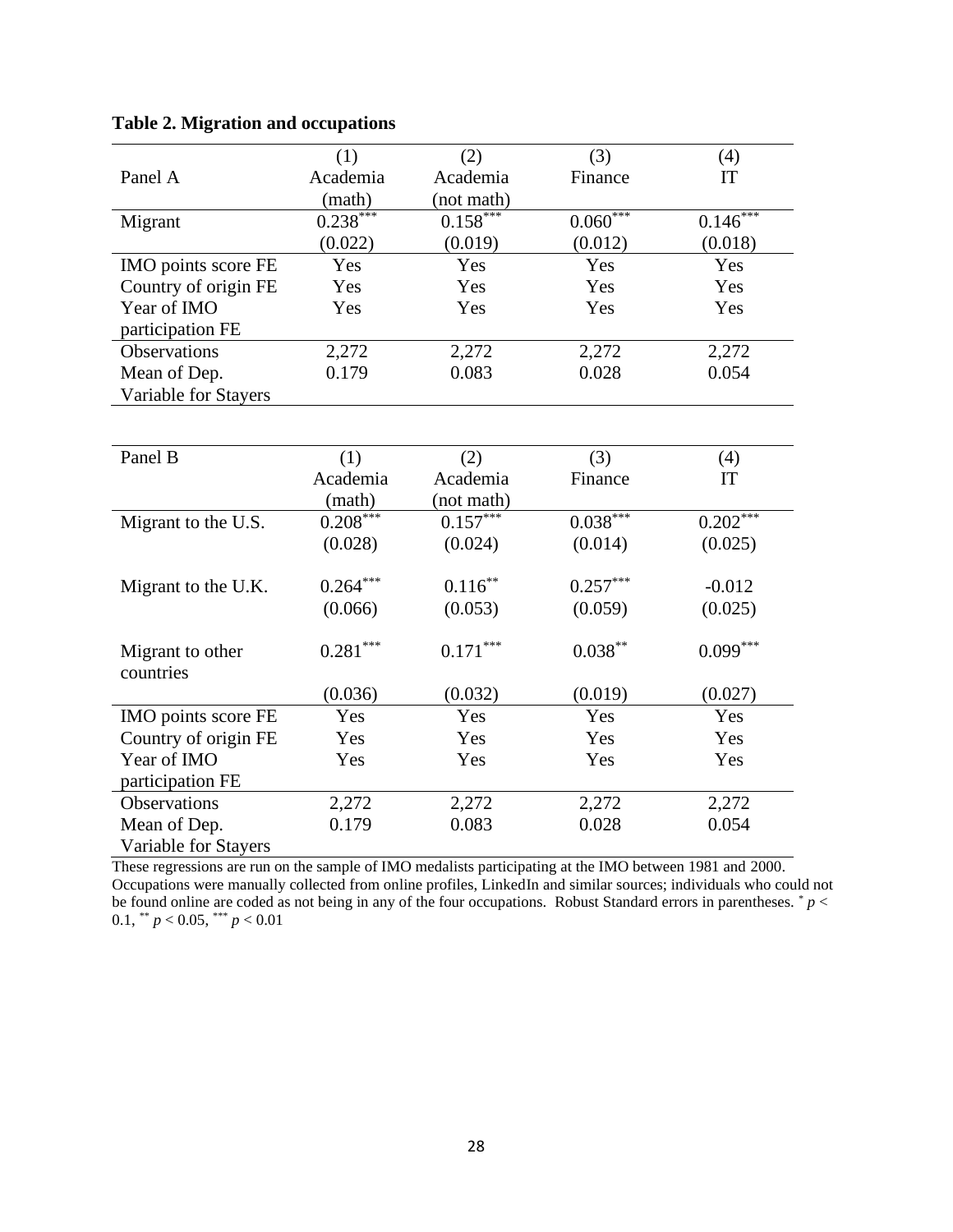|                      | (1)        | (2)                 | (3)        | (4)                              |  |
|----------------------|------------|---------------------|------------|----------------------------------|--|
| Dep. Variable->      |            | Cites-weighted math |            | Becoming speaker at the          |  |
|                      |            | publications        |            | <b>International Congress of</b> |  |
|                      |            |                     |            | Mathematicians                   |  |
| Migrant              | $1.053***$ |                     | $0.074***$ |                                  |  |
|                      | (0.231)    |                     | (0.026)    |                                  |  |
|                      |            |                     |            |                                  |  |
| Migrant to the U.S.  |            | $1.329***$          |            | $0.129***$                       |  |
|                      |            | (0.250)             |            | (0.036)                          |  |
| Migrant to the U.K.  |            | $-0.021$            |            | 0.027                            |  |
|                      |            | (0.359)             |            | (0.038)                          |  |
|                      |            |                     |            |                                  |  |
| Migrant to other     |            | $0.569*$            |            | 0.002                            |  |
| countries            |            | (0.310)             |            | (0.022)                          |  |
| IMO points score FE  | Yes        | Yes                 | Yes        | Yes                              |  |
| Country of origin FE | Yes        | Yes                 | Yes        | Yes                              |  |
| Year of IMO          | Yes        | Yes                 | Yes        | Yes                              |  |
| participation FE     |            |                     |            |                                  |  |
| Observations         | 527        | 527                 | 548        | 548                              |  |
| Mean of Dep.         | 161.3      | 161.3               | 0.043      | 0.043                            |  |
| Variable for Stayers |            |                     |            |                                  |  |

**Table 3. Migrant productivity regressions conditional on being in math academia**

These regressions are run on the sample of IMO medalists participating at the IMO between 1981 and 2000 who were employed in math academia as of 2017. Specifications in column 1 and 2 use mathematics publications weighted by the number of forward cites received until 2017 as dependent variable and are estimated with Poisson regressions. Specifications in columns 3 and 4 use the propensity to become a speaker at the International Congress of Mathematicians as dependent variable and are estimated with OLS. Robust Standard errors in parentheses.  $\check{p}$  < 0.1, \*\*  $p < 0.05$ , \*\*\*  $p < 0.01$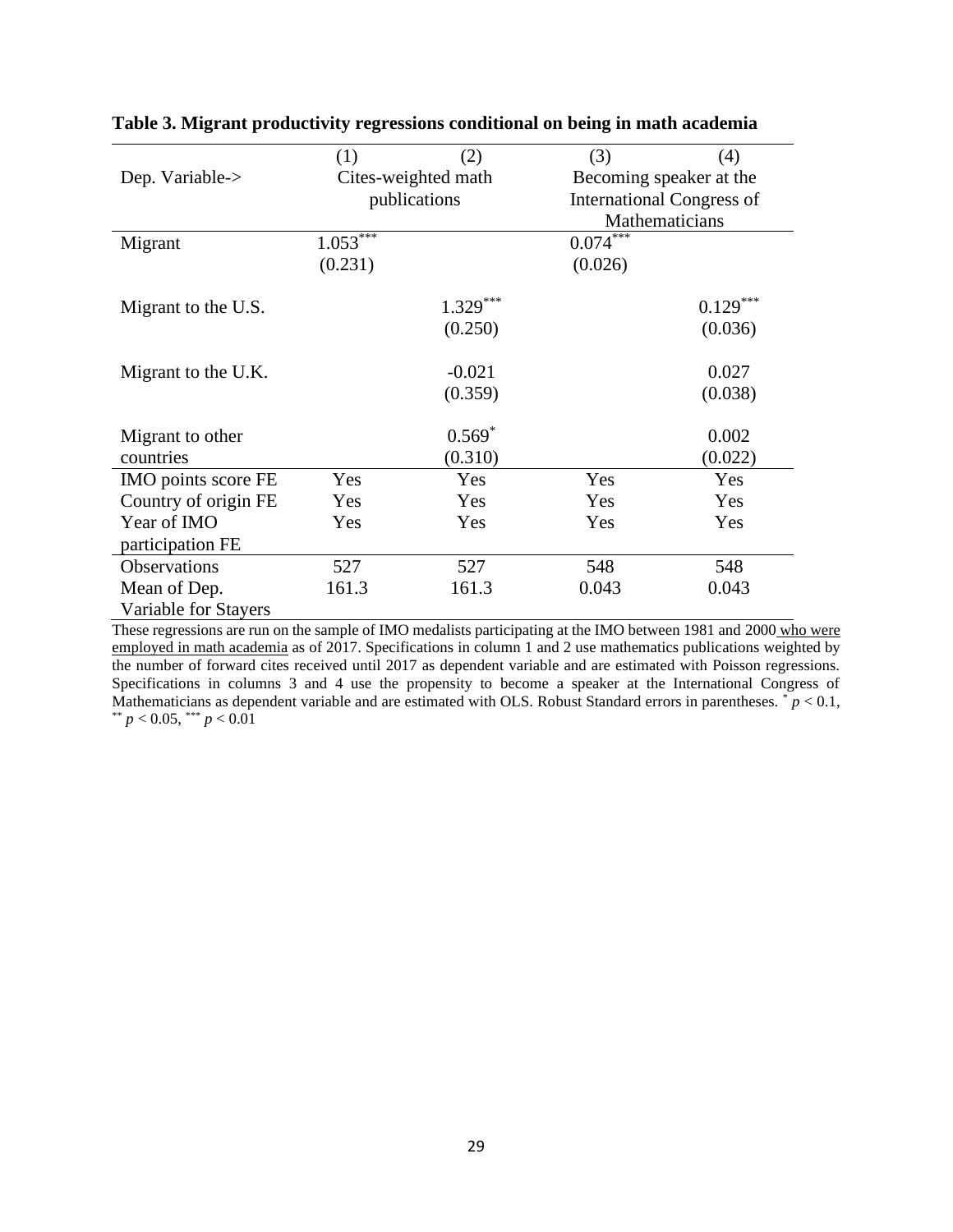|                                      | (1)         | (2)                                             |  |  |
|--------------------------------------|-------------|-------------------------------------------------|--|--|
|                                      |             | Dependent variable= choose funded offer $(0/1)$ |  |  |
| From a developing country $(0/1)$    | $0.270$ *** | $0.196***$                                      |  |  |
|                                      | (0.036)     | (0.056)                                         |  |  |
|                                      |             |                                                 |  |  |
| Medalist $(0/1)$                     |             | $-0.113***$                                     |  |  |
|                                      |             | (0.048)                                         |  |  |
|                                      |             |                                                 |  |  |
| From a developing country x medalist |             | $0.136*$                                        |  |  |
|                                      |             | (0.072)                                         |  |  |
| <b>Choice Fixed Effects</b>          | Yes         | Yes                                             |  |  |
| Observations                         | 1539        | 1539                                            |  |  |
| Mean of dependent variable           | 0.54        | 0.54                                            |  |  |

#### **Table 4. Counterfactual choice regressions**

Survey respondents were asked to choose between two offers for undergraduate admissions. The offers were structured to involve an unfunded offer from a higher ranked institution (according to the Shanghai rankings) and a funded offer from a somewhat lower ranked institution. The regression analyze the propensity to accept the funded offer in these counterfactual choices. Standard errors in parentheses.  $p < 0.1$ ,  $p < 0.05$ ,  $p > 0.01$ .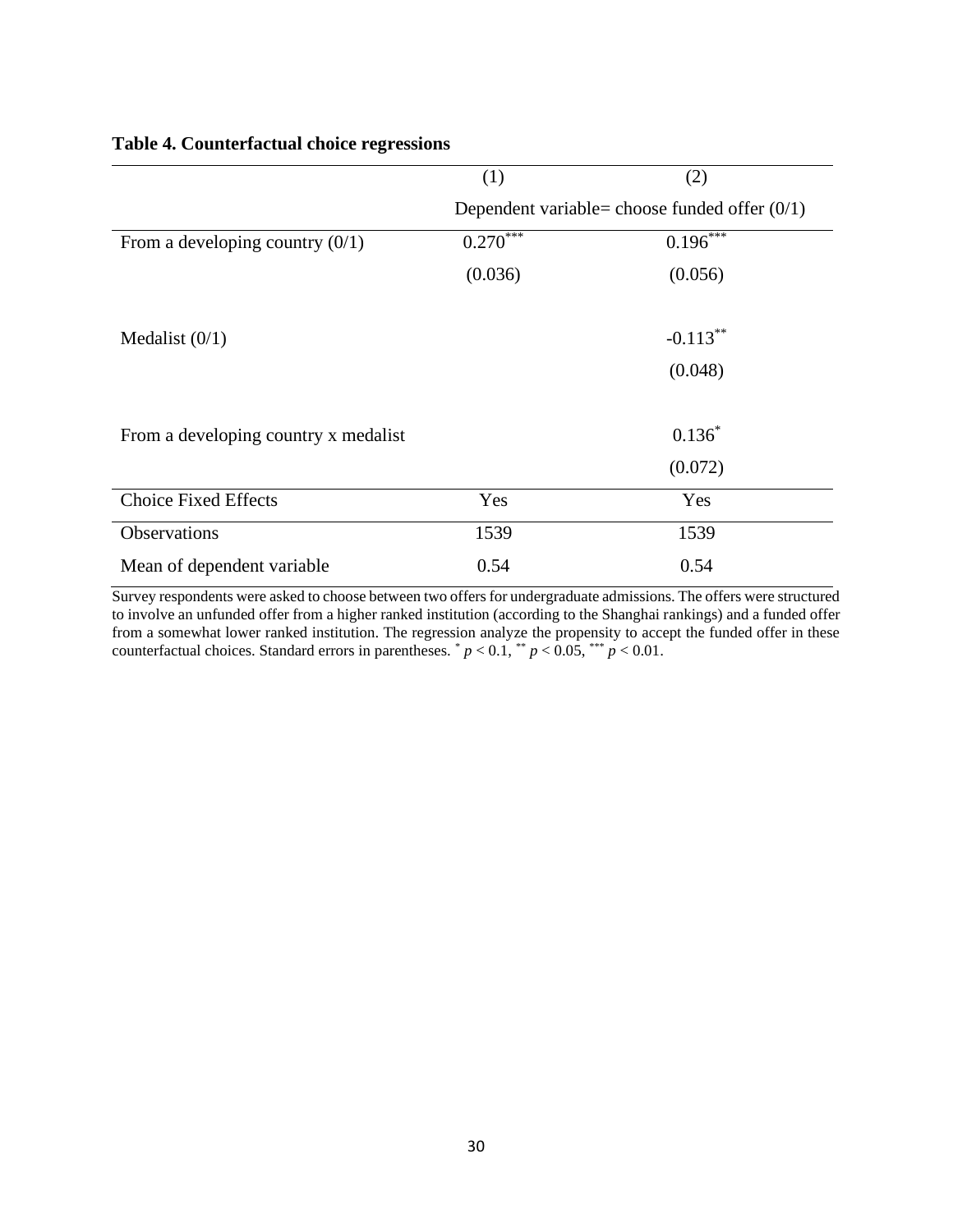## **Figures**

**Figure 1A. Global Knowledge Network for Nobel Prize winners in Chemistry, Physics and Physiology or Medicine from 2000 to 2019**



Notes: This figure is a weighted, directed network graph where the nodes are countries and the edges with arrows represent flows from prize winners' countries of birth to countries at the time of award. Thicker edges indicate larger flows. The nodes are weighted by the number of prize winners in the country at the time of award. We classify countries into high income, upper middle, lower middle and low income based on the 2000 World Bank classification.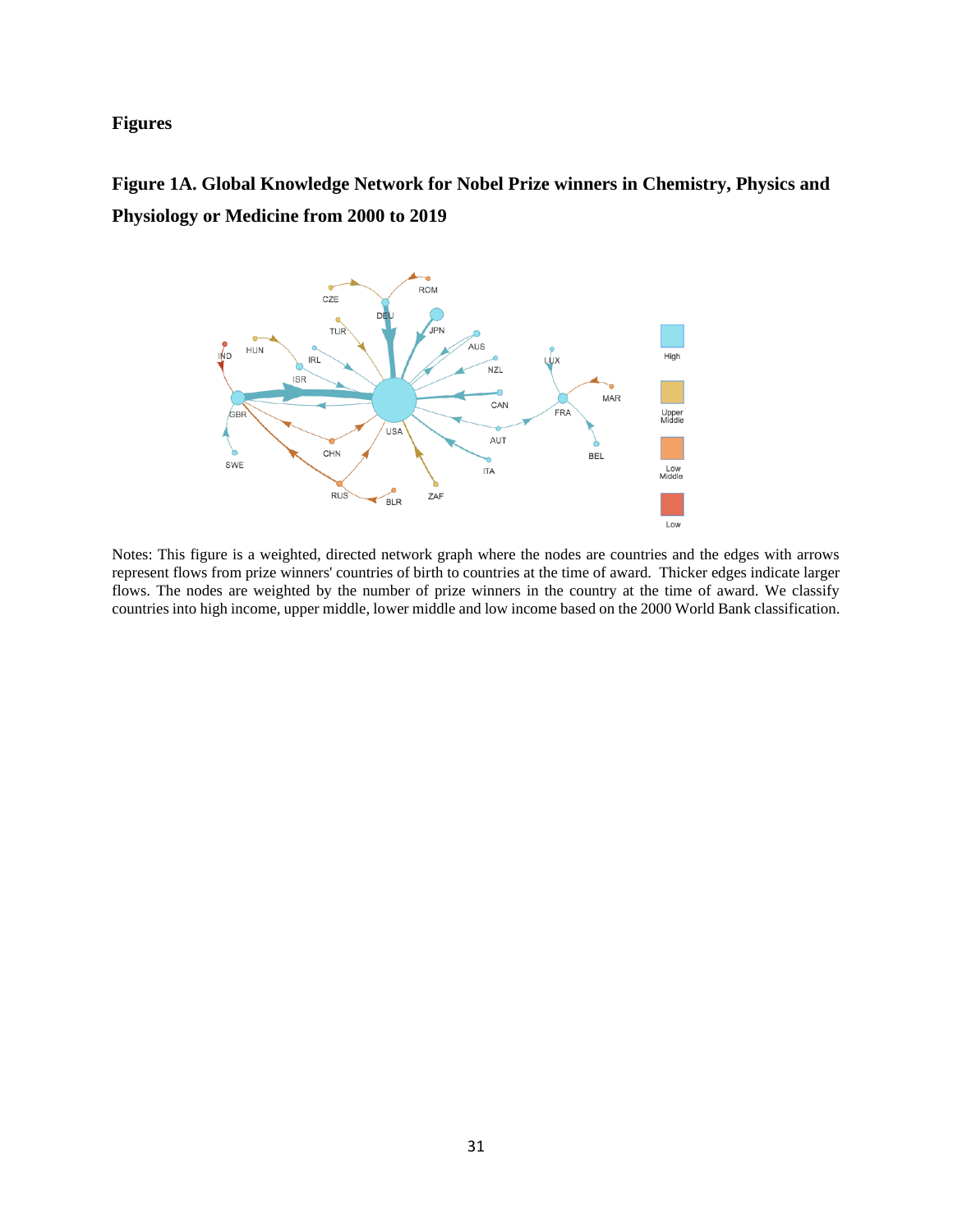

**Figure 1B. Global Knowledge Network for IMO gold medalists 1981-2000.** 

Notes: This figure is a weighted, directed network graph where the nodes are countries and the edges with arrows represent flows from gold medalists' origin countries (at the time of the IMO competition) to current country. Thicker edges indicate larger flows. The nodes are weighted by the number of gold medalists currently in the country. We classify countries into high income, upper middle, lower middle and low income based on the 2000 World Bank classification.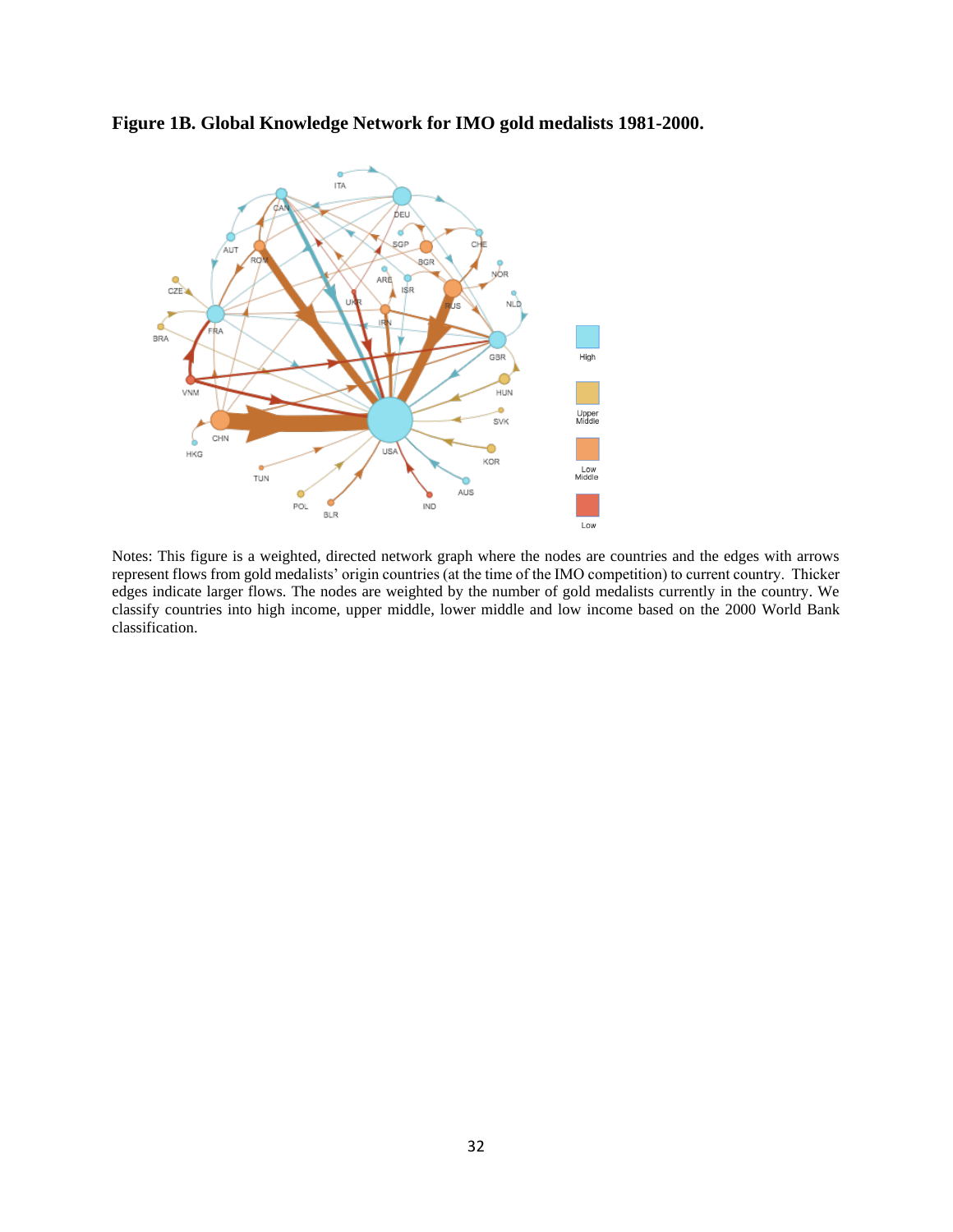

# **Figure 2. Share of migrants to the U.S. in frontier knowledge production**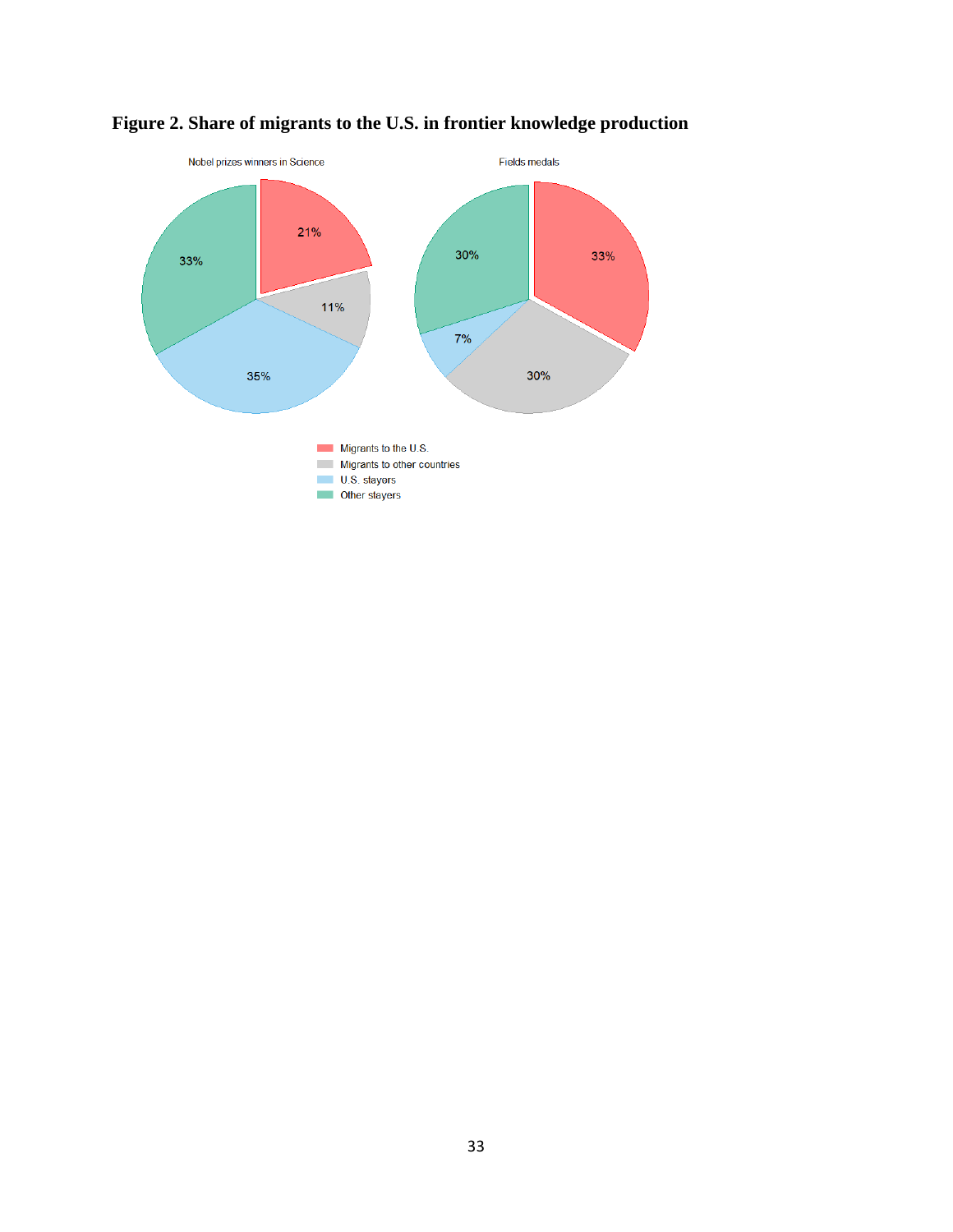



Notes: This figure is based on a survey of recent participants of the International Medal Olympiads. We asked respondents where they enrolled for their undergraduate studies (panel a and b) and where they would have wanted to study if they could have studied anywhere in the world (panel c and d).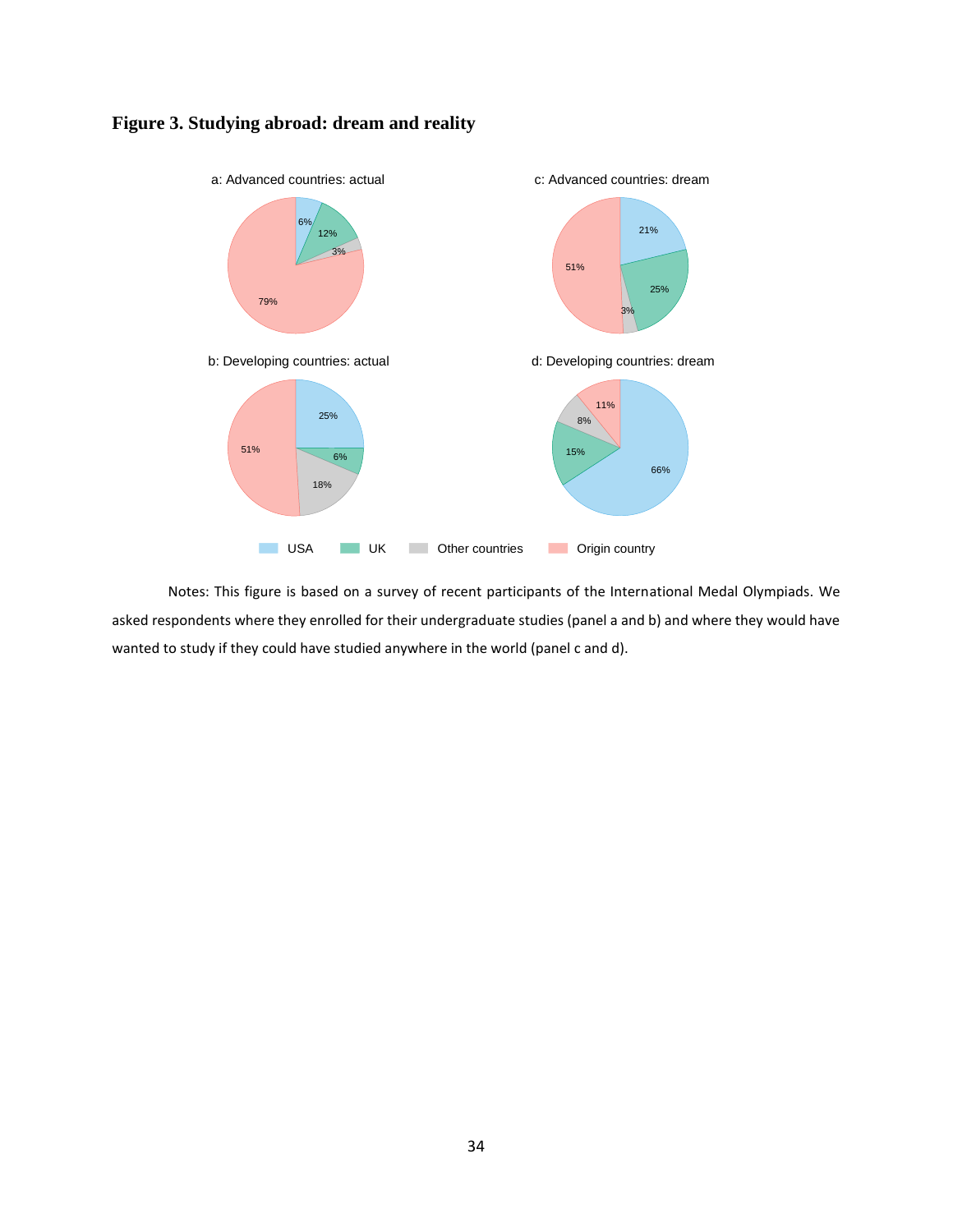# **Appendix Tables**

| Sample Means                    | <i>IMO participants</i><br>$(2009 - 2018)$ | Survey respondents | <b>Difference</b> |
|---------------------------------|--------------------------------------------|--------------------|-------------------|
| Received a medal                | 0.498                                      | 0.549              | $0.052**$         |
|                                 | (0.500)                                    | (0.498)            | (0.021)           |
| Region of origin                |                                            |                    |                   |
| (World Bank region):            |                                            |                    |                   |
| Europe and Central Asia         | 0.505                                      | 0.579              | $0.073***$        |
|                                 | (0.500)                                    | (0.494)            | (0.021)           |
| North America                   | 0.028                                      | 0.020              | $-0.008$          |
|                                 | (0.165)                                    | (0.139)            | (0.007)           |
| East Asia and Pacific           | 0.172                                      | 0.148              | $-0.025$          |
|                                 | (0.378)                                    | (0.355)            | (0.016)           |
| Latin America and the Caribbean | 0.130                                      | 0.179              | $0.048***$        |
|                                 | (0.337)                                    | (0.383)            | (0.015)           |
| South Asia                      | 0.043                                      | 0.010              | $-0.033***$       |
|                                 | (0.202)                                    | (0.099)            | (0.008)           |
| Middle East and North Africa    | 0.073                                      | 0.030              | $-0.043***$       |
|                                 | (0.260)                                    | (0.169)            | (0.011)           |
| Sub-Saharan Africa              | 0.049                                      | 0.036              | $-0.013$          |
|                                 | (0.216)                                    | (0.187)            | (0.009)           |
| <b>Observations</b>             | 5,666                                      | 610                | 6,276             |

# **Appendix Table A1. Summary Statistics of Survey Respondents vs. All IMO participants**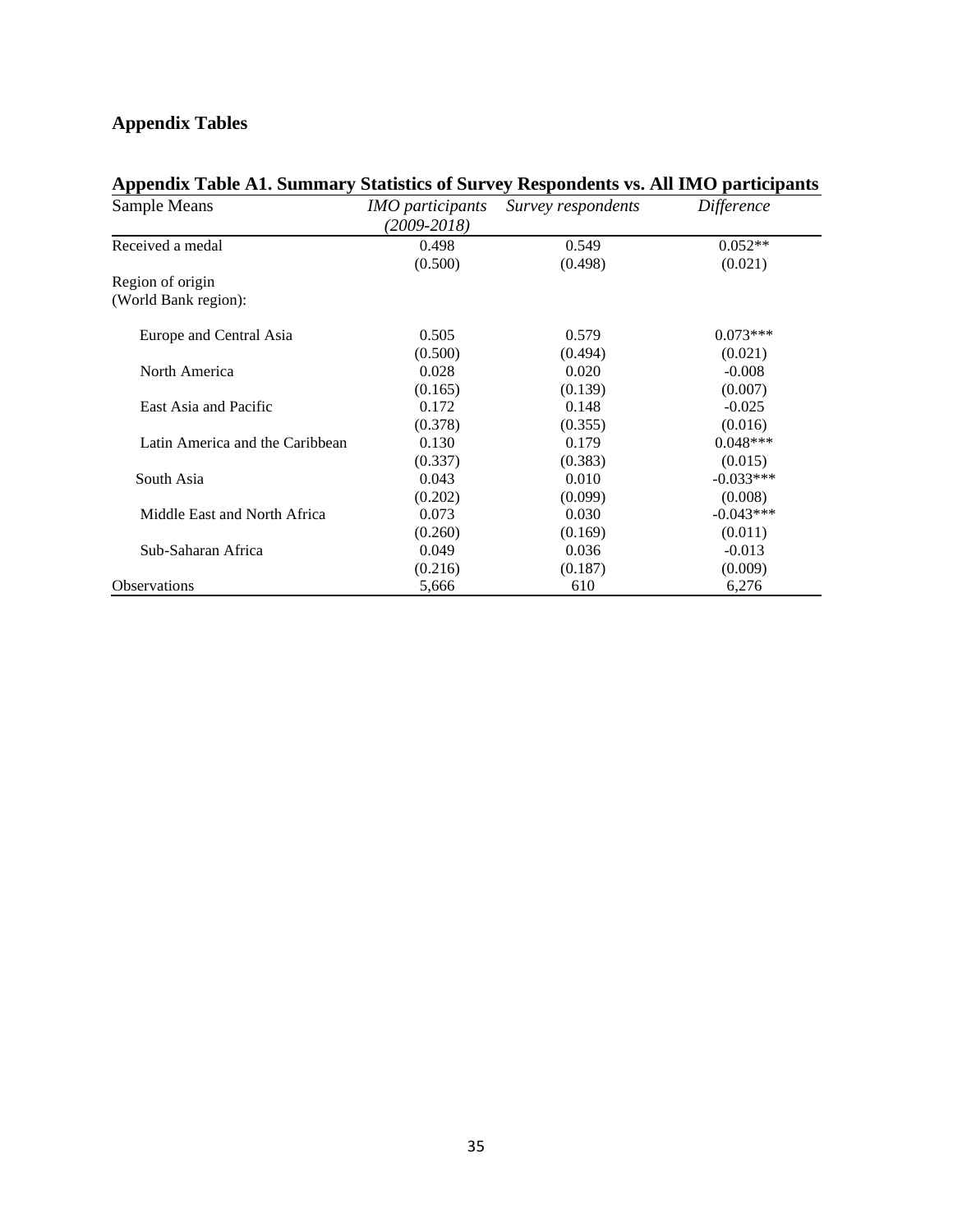# **Appendix Figures**

# **Figure A1. Talent ratios: talent living in country/talent produced by country based upon IMO medalists**

|                      |                                                         |              |             |   | <b>USA</b> |
|----------------------|---------------------------------------------------------|--------------|-------------|---|------------|
|                      |                                                         |              | Switzerland |   |            |
|                      |                                                         | UK<br>France |             |   |            |
|                      | Germany                                                 |              |             |   |            |
|                      | Spain<br>Canada                                         |              |             |   |            |
|                      |                                                         |              |             |   |            |
|                      | Brazil<br>Hong Kong<br>Sweden                           |              |             |   |            |
|                      | Japan<br>Netherlands                                    |              |             |   |            |
|                      | Austria<br>Russia                                       |              |             |   |            |
|                      | Taiwan                                                  |              |             |   |            |
|                      |                                                         |              |             |   |            |
|                      | Singapore<br>Israel<br>South Korea<br>Australia         |              |             |   |            |
|                      |                                                         |              |             |   |            |
|                      | Poland<br>Belgium<br>Vietnam                            |              |             |   |            |
|                      |                                                         |              |             |   |            |
|                      | ltaly<br>Bulgaria<br>Belarus                            |              |             |   |            |
|                      |                                                         |              |             |   |            |
|                      | Belarus<br>Hungary<br>Ukraine<br>China<br>Turkey<br>Tan |              |             |   |            |
|                      |                                                         |              |             |   |            |
| <b>Iran</b><br>India |                                                         |              |             |   |            |
| Romania              |                                                         |              |             |   |            |
|                      |                                                         |              |             |   |            |
| $\mathbf 0$          |                                                         | 2            | 3           | 4 | 5          |

Talent ratios: talent living in country/talent produced by country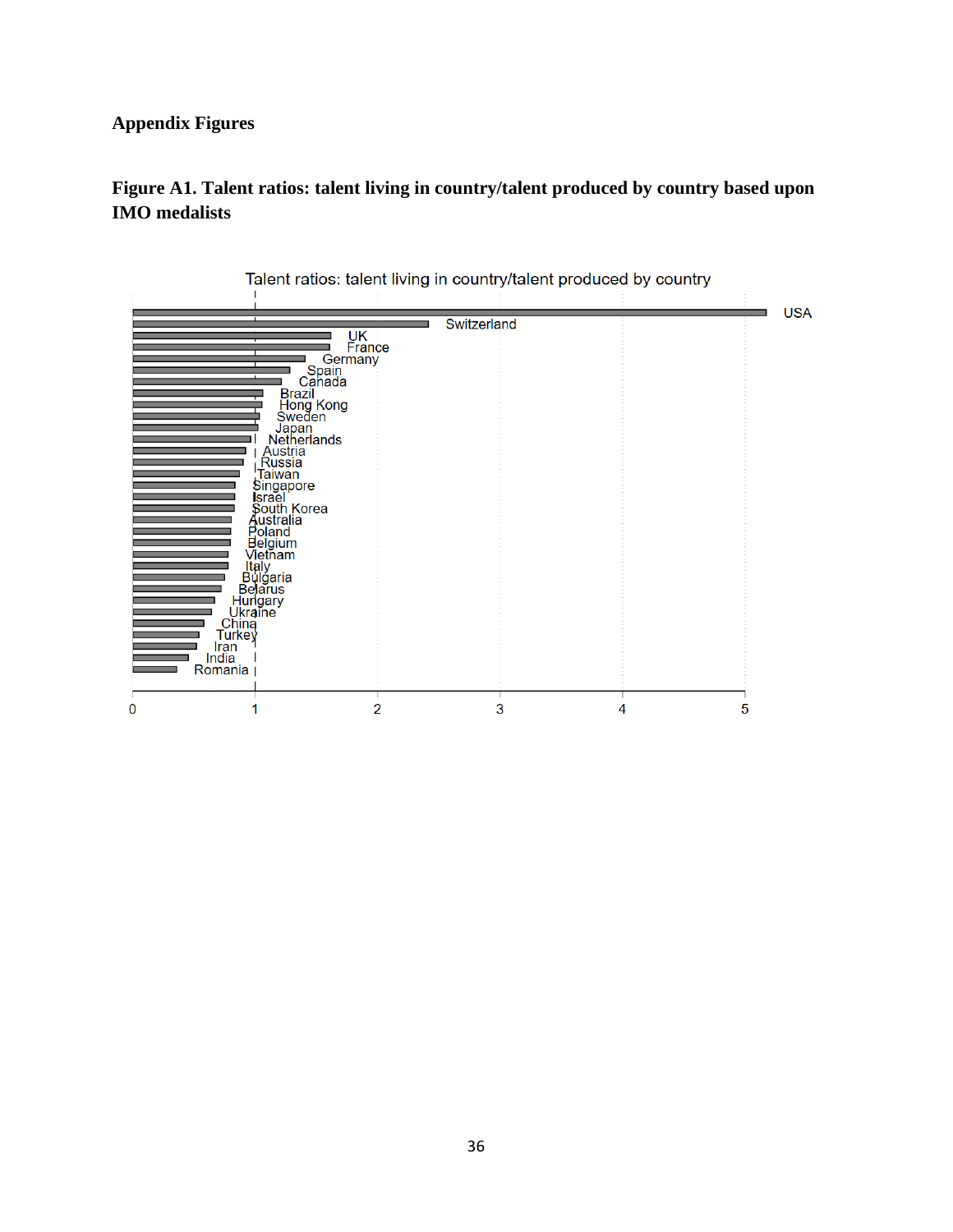

**Fig. A2: Studying Abroad: Dream vs. Reality over time**